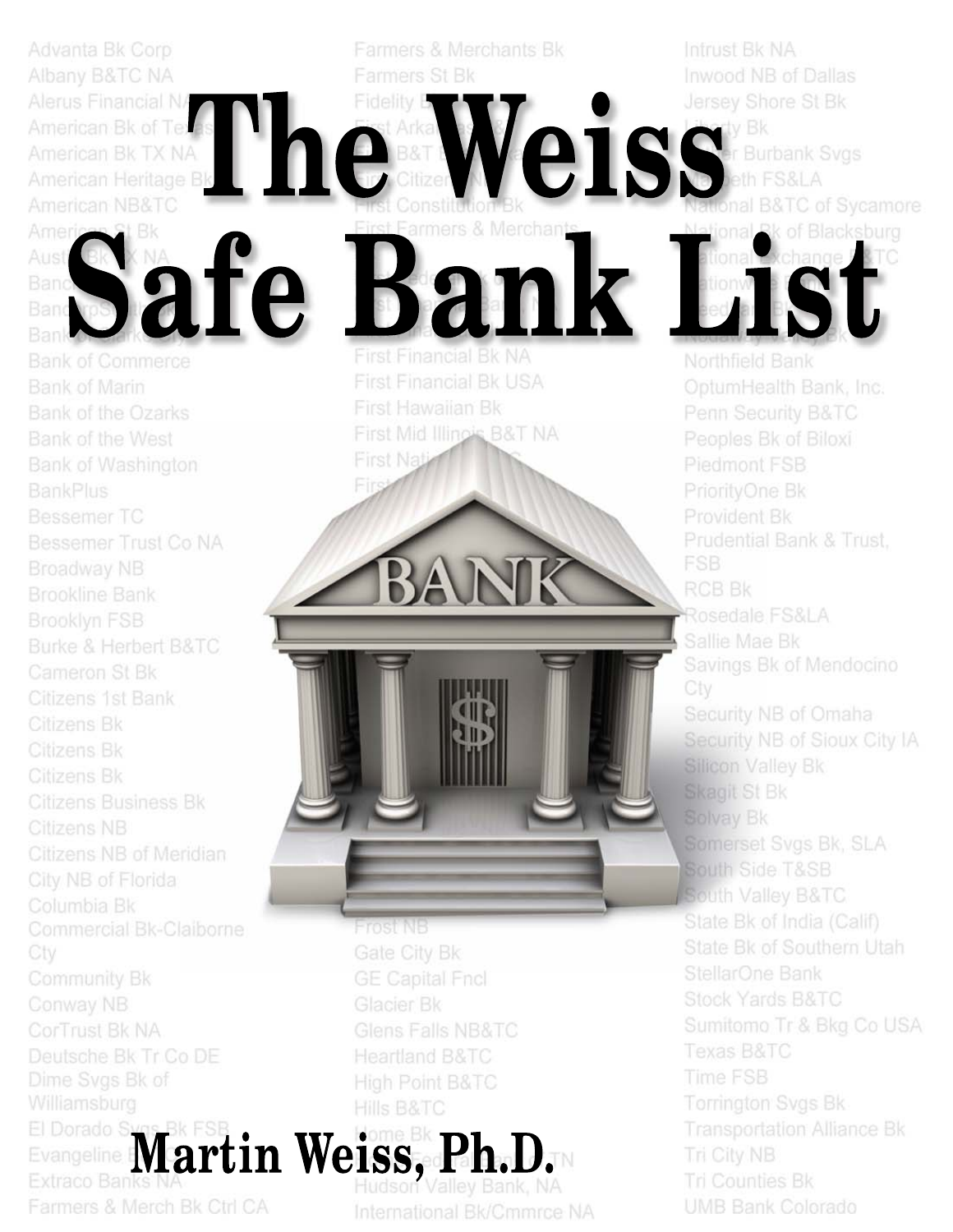## Copyright © 2011 by Weiss Research

Published by: Weiss Research, Inc., www.MoneyandMarkets.com

Weiss Research, Inc. 15430 Endeavour Drive Jupiter, FL 33478 Phone: 800-291-8545 ▪ Fax: 561-625-6685

Publication Date: March 2011

All rights reserved. No portion of this guide may be reproduced without written permission from the publisher.

To avoid any conflicts of interest, the author, the publisher and their officers, editors and research staff do not hold positions in securities recommended in this service. Nor do I or any of our staff accept any compensation whatsoever for such recommendation. Previous performance of the service or the strategies mentioned herein is not guarantees of future success.

SPR0051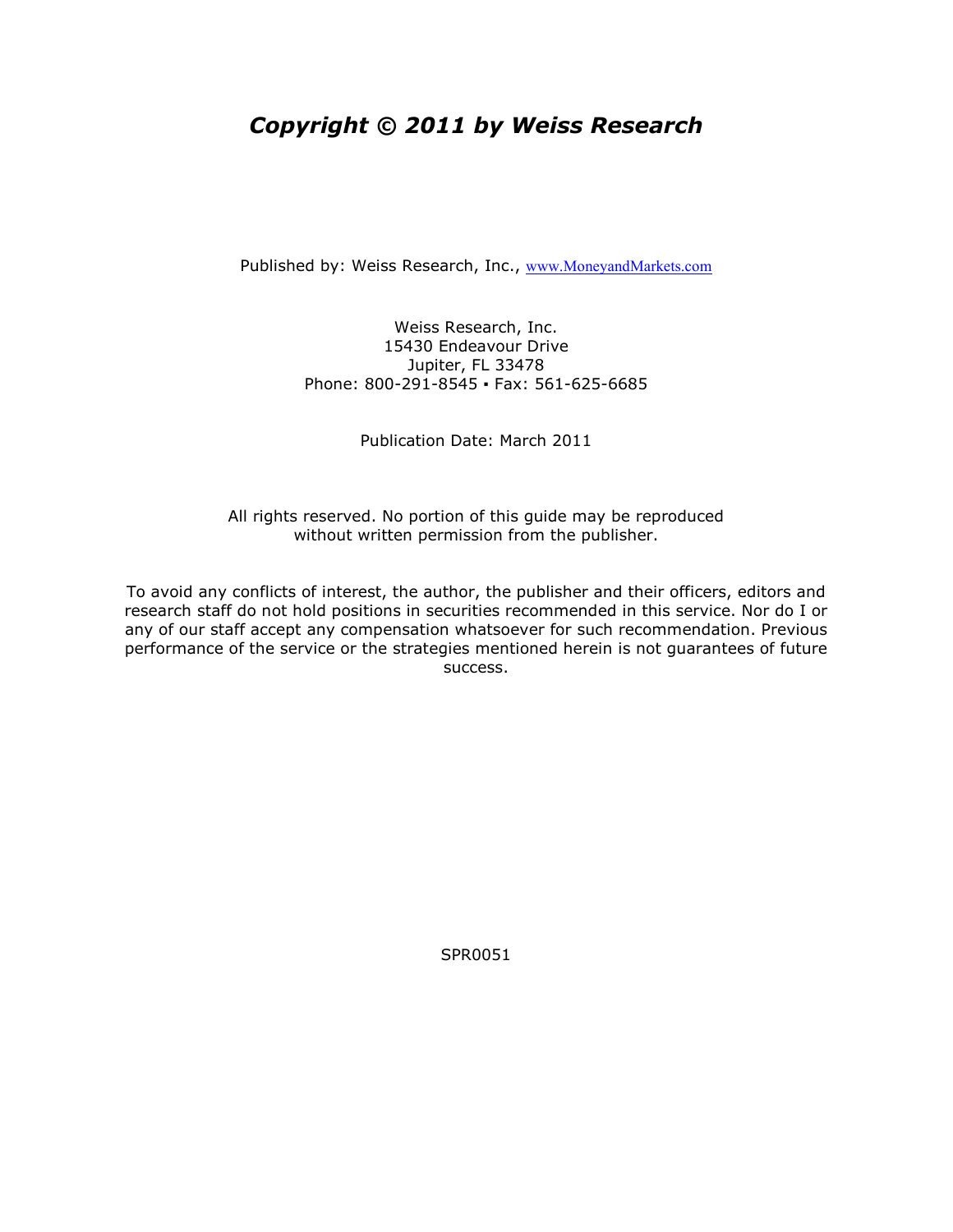## Strongest Banks and Thrifts in the United States

|                                     |                      |              |                               | <b>Weiss</b><br><b>Financial</b> |
|-------------------------------------|----------------------|--------------|-------------------------------|----------------------------------|
| <b>Name</b>                         | <b>City</b>          | <b>State</b> | <b>Total Assets</b><br>(5000) | <b>Strength</b>                  |
| FIRST NATIONAL BK ALASKA            | <b>ANCHORAGE</b>     | AK           | \$2,795,205.00                | Rating<br>$A -$                  |
| <b>MOUNT MCKINLEY BANK</b>          | <b>FAIRBANKS</b>     | AK           | \$302,340.00                  | A                                |
| <b>BANK OF BREWTON</b>              | <b>BREWTON</b>       | AL           | \$61,372.00                   | $B+$                             |
| <b>CENTRAL STATE BK</b>             | <b>CALERA</b>        | AL           | \$156,373.00                  | B+                               |
| <b>CITIZENS BANK</b>                | <b>GENEVA</b>        | <b>AL</b>    | \$167,964.00                  | A                                |
| <b>CITIZENS BANK</b>                | <b>GREENSBORO</b>    | <b>AL</b>    | \$91,460.00                   | A-                               |
| <b>CITIZENS BANK OF WINFIELD</b>    | WINFIELD             | AL           | \$202,392.00                  | $A -$                            |
| <b>FARMERS &amp; MERCHANTS BANK</b> | <b>WATERLOO</b>      | AL           | \$61,219.00                   | $A -$                            |
| <b>FARMERS &amp; MERCHANTS BANK</b> | LAFAYETTE            | AL           | \$103,724.00                  | $A -$                            |
| <b>FIRST BANK OF BOAZ</b>           | <b>BOAZ</b>          | <b>AL</b>    | \$178,752.00                  | A                                |
| <b>FIRST METRO BANK</b>             | <b>MUSCLE SHOALS</b> | <b>AL</b>    | \$432,754.00                  | $A -$                            |
| <b>FIRST NATIONAL BK</b>            | <b>HAMILTON</b>      | <b>AL</b>    | \$274,801.00                  | $A -$                            |
| FIRST NATIONAL BK OF TALLADEGA      | <b>TALLADEGA</b>     | AL           | \$405,342.00                  | A-                               |
| <b>LIBERTY BANK</b>                 | <b>GERALDINE</b>     | AL           | \$103,677.00                  | $A -$                            |
| PEOPLES SOUTHERN BANK               | <b>CLANTON</b>       | AL           | \$143,445.00                  | A-                               |
| SAMSON BANKING CO INC               | SAMSON               | AL           | \$55,464.00                   | B+                               |
| <b>TRADERS &amp; FARMERS BANK</b>   | <b>HALEYVILLE</b>    | <b>AL</b>    | \$359,202.00                  | A-                               |
| <b>BANK OF AUGUSTA</b>              | <b>AUGUSTA</b>       | <b>AR</b>    | \$56,813.00                   | $A -$                            |
| <b>BANK OF BEARDEN</b>              | <b>BEARDEN</b>       | <b>AR</b>    | \$34,491.00                   | A-                               |
| <b>BANK OF DELIGHT</b>              | <b>DELIGHT</b>       | AR           | \$80,104.00                   | A                                |
| <b>BANK OF PRESCOTT</b>             | PRESCOTT             | AR           | \$73,644.00                   | $B+$                             |
| <b>BANK OF RISON</b>                | <b>RISON</b>         | <b>AR</b>    | \$28,988.00                   | A-                               |
| <b>BANK OF STAR CITY</b>            | <b>STAR CITY</b>     | <b>AR</b>    | \$102,325.00                  | B+                               |
| <b>BANK OF THE OZARKS</b>           | <b>LITTLE ROCK</b>   | AR           | \$3,164,143.00                | A-                               |
| <b>FARMERS BANK</b>                 | <b>GREENWOOD</b>     | AR           | \$192,350.00                  | $A -$                            |
| <b>FIRST NATIONAL BK</b>            | PARAGOULD            | AR           | \$665,000.00                  | A                                |
| <b>FIRST NATIONAL BK</b>            | <b>HOT SPRINGS</b>   | AR           | \$657,888.00                  | B+                               |
| FIRST NATIONAL BK & TRUST CO        | <b>MOUNTAIN HOME</b> | AR           | \$390,995.00                  | A                                |
| FIRST NATIONAL BK IZARD COUNTY      | <b>CALICO ROCK</b>   | AR           | \$139,887.00                  | Α                                |
| FIRST NATIONAL BK LAWRENCE CTY      | <b>WALNUT RIDGE</b>  | AR           | \$164,817.00                  | A-                               |
| FIRST STATE BK OF WARREN            | WARREN               | AR           | \$102,118.00                  | B+                               |
| <b>FORDYCE BANK &amp; TRUST CO</b>  | <b>FORDYCE</b>       | AR           | \$122,563.00                  | $B+$                             |
| HEBER SPRINGS STATE BK              | <b>HEBER SPRINGS</b> | AR           | \$192,306.00                  | B+                               |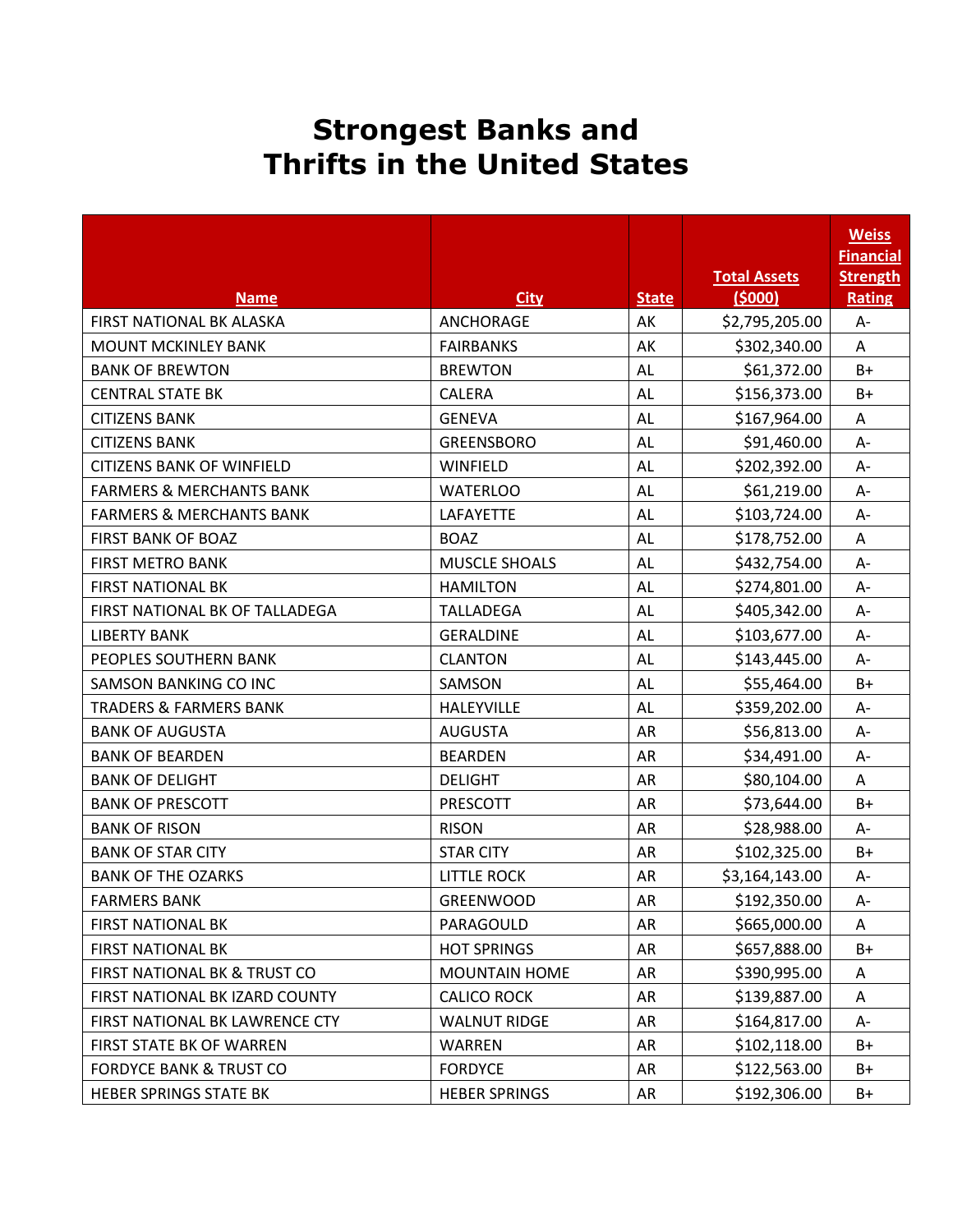| <b>LOGAN COUNTY BANK</b>                 | <b>SCRANTON</b>      | AR        | \$66,590.00    | A-   |
|------------------------------------------|----------------------|-----------|----------------|------|
| MCGEHEE BANK                             | <b>MCGEHEE</b>       | AR        | \$115,880.00   | A-   |
| PEOPLES BANK                             | SHERIDAN             | AR        | \$108,542.00   | A    |
| PIGGOTT STATE BK                         | <b>PIGGOTT</b>       | AR        | \$75,028.00    | $B+$ |
| <b>SMACKOVER STATE BK</b>                | <b>SMACKOVER</b>     | AR        | \$174,279.00   | $B+$ |
| <b>NORDSTROM FSB</b>                     | SCOTTSDALE           | AZ        | \$207,390.00   | А-   |
| BANK OF NY MELLON TRUST NA               | <b>LOS ANGELES</b>   | CA        | \$2,027,521.00 | $B+$ |
| CALIFORNIA FIRST NATIONAL BK             | <b>IRVINE</b>        | CA        | \$321,973.00   | A    |
| <b>CAPITAL BANK &amp; TRUST CO FSB</b>   | <b>IRVINE</b>        | CA        | \$133,879.00   | B+   |
| FARMERS & MERCH BK CENTRAL CA            | LODI                 | CA        | \$1,776,405.00 | A-   |
| <b>FARMERS &amp; MERCH BK LONG BEACH</b> | <b>LONG BEACH</b>    | CA        | \$4,262,885.00 | $B+$ |
| <b>MALAGA BANK FSB</b>                   | PALOS VERDES ESTATES | CA        | \$820,264.00   | $B+$ |
| <b>MISSION BANK</b>                      | BAKERSFIELD          | CA        | \$235,336.00   | A-   |
| <b>ALAMOSA STATE BK</b>                  | <b>ALAMOSA</b>       | CO        | \$160,182.00   | A-   |
| AMG NATIONAL TRUST BANK                  | ENGLEWOOD            | CO        | \$139,650.00   | A-   |
| <b>CITIZENS STATE BK OF OURAY</b>        | <b>OURAY</b>         | CO        | \$84,290.00    | А-   |
| <b>COLORADO STATE BK OF WALSH</b>        | <b>WALSH</b>         | CO        | \$38,248.00    | $B+$ |
| <b>DOLORES STATE BK</b>                  | <b>DOLORES</b>       | CO        | \$119,515.00   | A    |
| <b>FARMERS STATE BK OF BRUSH</b>         | <b>BRUSH</b>         | CO        | \$91,148.00    | $B+$ |
| <b>FARMERS STATE BK OF CALHAN</b>        | <b>CALHAN</b>        | CO        | \$171,442.00   | B+   |
| FIRST NATIONAL BK ESTES PARK             | <b>ESTES PARK</b>    | CO        | \$104,047.00   | A-   |
| FIRST NATIONAL BK IN LAMAR               | LAMAR                | CO        | \$182,653.00   | $B+$ |
| <b>ESSEX SB</b>                          | <b>ESSEX</b>         | CT        | \$287,184.00   | $B+$ |
| FIRST NATIONAL BK OF SUFFIELD            | <b>SUFFIELD</b>      | <b>CT</b> | \$207,842.00   | $B+$ |
| PRUDENTIAL BANK & TRUST FSB              | <b>HARTFORD</b>      | <b>CT</b> | \$2,095,405.00 | $B+$ |
| <b>TORRINGTON SB</b>                     | <b>TORRINGTON</b>    | <b>CT</b> | \$809,124.00   | $B+$ |
| NATIONAL CAPITAL BANK OF WA              | <b>WASHINGTON</b>    | DC        | \$319,419.00   | A    |
| <b>APPLIED BANK</b>                      | <b>WILMINGTON</b>    | DE        | \$301,605.00   | $A+$ |
| DEUTSCHE BK TRUST CO DELAWARE            | <b>WILMINGTON</b>    | DE        | \$469,847.00   | $B+$ |
| FIRST BANK OF DELAWARE                   | <b>WILMINGTON</b>    | DE        | \$205,328.00   | A-   |
| DRUMMOND COMMUNITY BANK                  | CHIEFLAND            | <b>FL</b> | \$192,012.00   | A    |
| PEOPLES BANK OF GRACEVILLE               | <b>GRACEVILLE</b>    | FL        | \$75,304.00    | A    |
| PREMIER AMERICAN BANK NA                 | <b>MIAMI</b>         | FL        | \$2,488,526.00 | $B+$ |
| <b>BANK OF DAWSON</b>                    | <b>DAWSON</b>        | GA        | \$105,352.00   | $B+$ |
| <b>BANK OF HANCOCK COUNTY</b>            | <b>SPARTA</b>        | GA        | \$82,441.00    | B+   |
| <b>FARMERS STATE BK</b>                  | <b>DUBLIN</b>        | GA        | \$123,042.00   | B+   |
| FIRST NATIONAL BK WAYNESBORO             | WAYNESBORO           | GA        | \$102,255.00   | A-   |
| FIRST STATE BK OF BLAKELY                | <b>BLAKELY</b>       | GA        | \$320,656.00   | B+   |
| <b>INVESCO NATIONAL TRUST CO</b>         | <b>ATLANTA</b>       | GA        | \$143,152.00   | B+   |
| PELHAM BANKING CO                        | PELHAM               | GA        | \$59,806.00    | Α    |
| SECURITY STATE BK                        | <b>MCRAE</b>         | GA        | \$39,750.00    | $B+$ |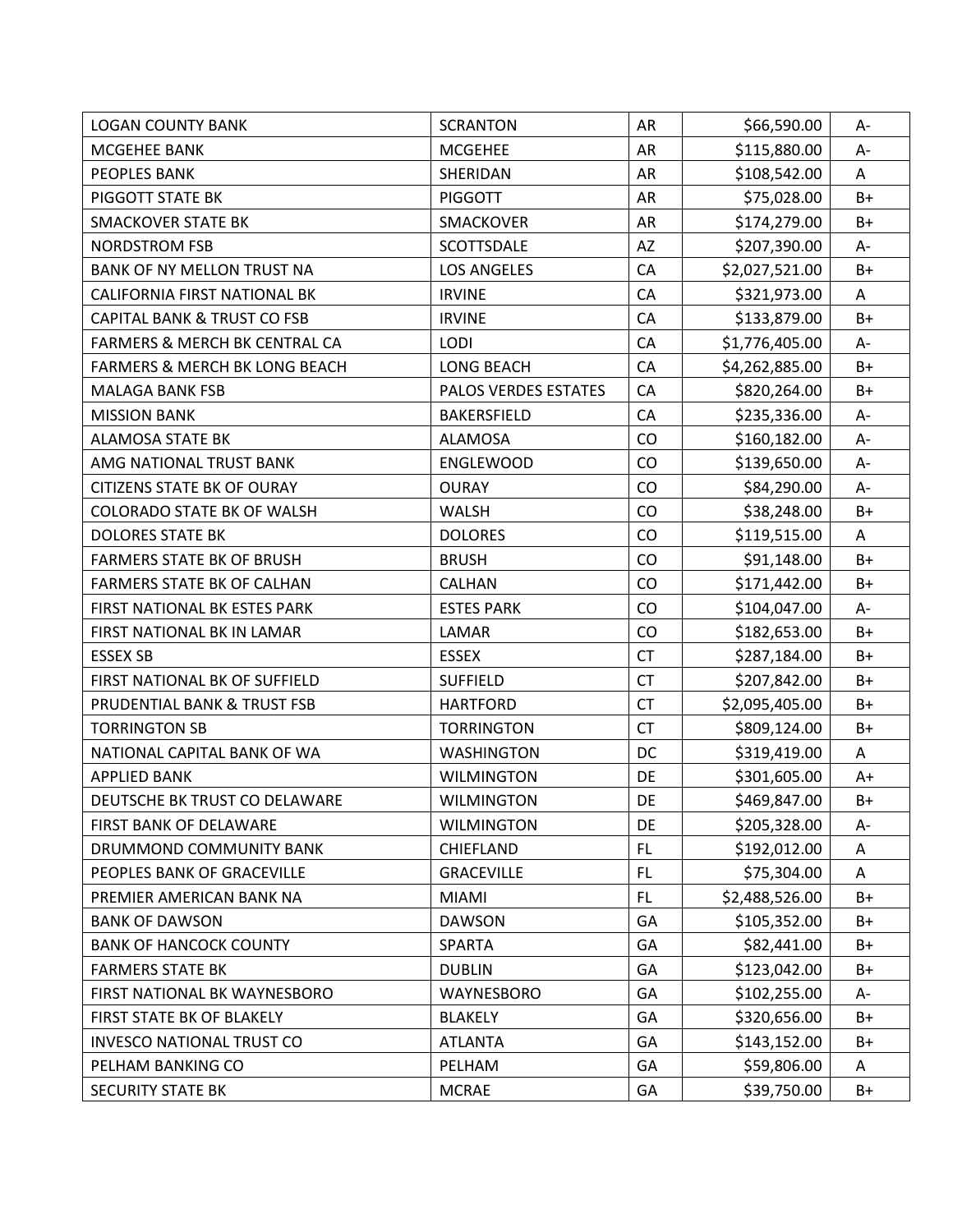| <b>THOMASVILLE NATIONAL BK</b>          | <b>THOMASVILLE</b>  | GA | \$411,122.00 | А-   |
|-----------------------------------------|---------------------|----|--------------|------|
| <b>WEST CENTRAL GEORGIA BANK</b>        | <b>THOMASTON</b>    | GA | \$103,041.00 | A    |
| <b>WILKINSON COUNTY BANK</b>            | <b>IRWINTON</b>     | GA | \$46,399.00  | B+   |
| <b>AMERICAN SB</b>                      | <b>TRIPOLI</b>      | IA | \$48,033.00  | A-   |
| <b>ASHTON STATE BK</b>                  | <b>ASHTON</b>       | IA | \$33,122.00  | $B+$ |
| <b>BENTON COUNTY STATE BK</b>           | <b>BLAIRSTOWN</b>   | IA | \$37,866.00  | A-   |
| <b>BOONE BANK &amp; TRUST CO</b>        | <b>BOONE</b>        | IA | \$113,398.00 | $B+$ |
| <b>BREDA SB</b>                         | <b>BREDA</b>        | IA | \$34,988.00  | B+   |
| <b>CUS BANK</b>                         | <b>CRESCO</b>       | IA | \$335,349.00 | B+   |
| <b>CHELSEA SB</b>                       | <b>BELLE PLAINE</b> | IA | \$92,662.00  | A-   |
| <b>CHEROKEE STATE BK</b>                | <b>CHEROKEE</b>     | IA | \$163,267.00 | $B+$ |
| <b>CITIZENS FIRST NATIONAL BK</b>       | <b>STORM LAKE</b>   | IA | \$199,124.00 | A    |
| <b>CITIZENS SB</b>                      | SPILLVILLE          | IA | \$58,414.00  | A-   |
| <b>CITIZENS SB</b>                      | <b>HAWKEYE</b>      | IA | \$25,730.00  | A-   |
| <b>CITIZENS STATE BK</b>                | <b>WYOMING</b>      | IA | \$85,145.00  | A    |
| <b>CITIZENS STATE BK</b>                | <b>MONTICELLO</b>   | IA | \$293,084.00 | $B+$ |
| <b>COMMUNITY STATE BK</b>               | <b>PATON</b>        | IA | \$32,532.00  | $B+$ |
| <b>CORYDON STATE BK</b>                 | <b>CORYDON</b>      | IA | \$70,883.00  | A    |
| <b>DANVILLE STATE SB</b>                | <b>NEW LONDON</b>   | IA | \$106,586.00 | A-   |
| <b>FARMERS &amp; MERCHANTS STATE BK</b> | <b>WINTERSET</b>    | IA | \$152,645.00 | B+   |
| <b>FARMERS SB</b>                       | <b>VICTOR</b>       | IA | \$32,967.00  | A-   |
| <b>FARMERS SB</b>                       | <b>FREDERIKA</b>    | IA | \$41,419.00  | $B+$ |
| <b>FARMERS STATE BK</b>                 | <b>MARCUS</b>       | IA | \$62,255.00  | $B+$ |
| <b>FARMERS TRUST &amp; SB</b>           | WILLIAMSBURG        | IA | \$117,683.00 | A    |
| FIRST CITIZENS NATIONAL BK              | <b>MASON CITY</b>   | IA | \$944,205.00 | A-   |
| <b>FIRST COMMUNITY BANK</b>             | <b>NEWELL</b>       | IA | \$56,711.00  | $B+$ |
| FIRST NATIONAL BK AMES IOWA             | <b>AMES</b>         | IA | \$472,370.00 | B+   |
| FIRST NATIONAL BK OF HAMPTON            | <b>HAMPTON</b>      | IA | \$112,942.00 | A-   |
| FIRST NATIONAL BK OF MANNING            | <b>MANNING</b>      | IA | \$64,493.00  | A-   |
| FIRST NATIONAL BK OF REMBRANDT          | REMBRANDT           | IA | \$44,429.00  | B+   |
| <b>FIRST STATE BK</b>                   | <b>BRITT</b>        | IA | \$76,251.00  | A    |
| <b>FIRST STATE BK</b>                   | <b>MANCHESTER</b>   | IA | \$143,635.00 | $B+$ |
| <b>FIRST STATE BK</b>                   | <b>SIOUX RAPIDS</b> | IA | \$29,386.00  | B+   |
| FIRST STATE BK OF COLFAX                | <b>COLFAX</b>       | IA | \$64,222.00  | Α    |
| FIRST WHITNEY BANK & TRUST              | <b>ATLANTIC</b>     | IA | \$145,219.00 | A    |
| <b>GREEN BELT BANK &amp; TRUST</b>      | <b>IOWA FALLS</b>   | IA | \$272,296.00 | $B+$ |
| <b>GRINNELL STATE BK</b>                | <b>GRINNELL</b>     | IA | \$168,059.00 | А-   |
| <b>HAMPTON STATE BK</b>                 | <b>HAMPTON</b>      | IA | \$66,918.00  | А-   |
| <b>HEARTLAND BANK</b>                   | <b>SOMERS</b>       | IA | \$93,909.00  | Α    |
| <b>HOME STATE BK</b>                    | <b>ROYAL</b>        | IA | \$39,361.00  | A-   |
| <b>HOME STATE BK</b>                    | <b>JEFFERSON</b>    | IA | \$137,923.00 | $B+$ |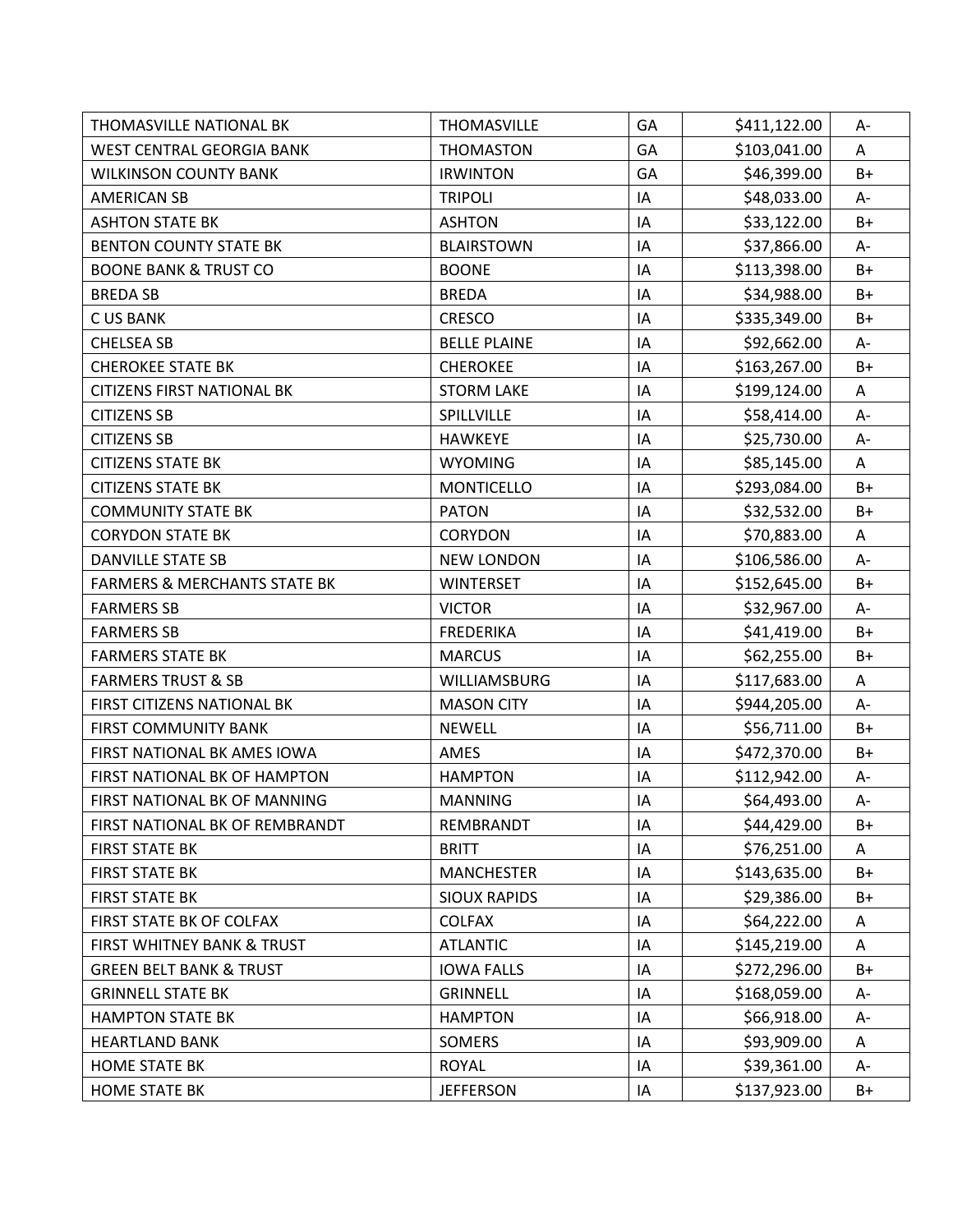| <b>IOWA FALLS STATE BK</b>              | <b>IOWA FALLS</b>   | IA | \$100,138.00 | B+   |
|-----------------------------------------|---------------------|----|--------------|------|
| <b>IOWA STATE BK</b>                    | <b>DES MOINES</b>   | IA | \$293,028.00 | Α    |
| <b>IOWA TRUST &amp; SB</b>              | <b>CENTERVILLE</b>  | IA | \$149,643.00 | A-   |
| KINGSLEY STATE BK                       | <b>KINGSLEY</b>     | IA | \$128,661.00 | $A-$ |
| <b>LAURENS STATE BK</b>                 | <b>LAURENS</b>      | IA | \$56,620.00  | $A-$ |
| <b>LIBERTY TRUST &amp; SB</b>           | <b>DURANT</b>       | IA | \$120,168.00 | A    |
| MAQUOKETA STATE BK                      | MAQUOKETA           | IA | \$286,433.00 | B+   |
| <b>MARION COUNTY STATE BK</b>           | PELLA               | IA | \$218,224.00 | $B+$ |
| <b>MAXWELL STATE BK</b>                 | <b>MAXWELL</b>      | IA | \$23,943.00  | A    |
| <b>MAYNARD SB</b>                       | MAYNARD             | IA | \$47,050.00  | A    |
| <b>MELVIN SB</b>                        | <b>MELVIN</b>       | IA | \$52,664.00  | $B+$ |
| <b>MOUNT VERNON BANK &amp; TRUST CO</b> | <b>MOUNT VERNON</b> | IA | \$87,547.00  | A-   |
| <b>NEW ALBIN SB</b>                     | <b>NEW ALBIN</b>    | IA | \$181,583.00 | A    |
| OKEY-VERNON FIRST NATIONAL BK           | <b>CORNING</b>      | IA | \$56,321.00  | $B+$ |
| PAGE COUNTY STATE BK                    | <b>CLARINDA</b>     | IA | \$72,980.00  | B+   |
| PALO SB                                 | PALO                | IA | \$30,314.00  | A-   |
| PANORA STATE BK                         | <b>PANORA</b>       | IA | \$55,323.00  | A-   |
| PEOPLES STATE BK                        | ALBIA               | IA | \$82,383.00  | B+   |
| PINNACLE BANK SIOUX CITY                | <b>SIOUX CITY</b>   | IA | \$62,012.00  | B+   |
| PLEASANTVILLE STATE BK                  | PLEASANTVILLE       | IA | \$35,034.00  | B+   |
| POCAHONTAS STATE BK                     | <b>POCAHONTAS</b>   | IA | \$80,090.00  | A    |
| PREMIER BANK                            | <b>ROCK VALLEY</b>  | IA | \$215,356.00 | $B+$ |
| RANDALL-STORY STATE BK                  | <b>STORY CITY</b>   | IA | \$79,567.00  | $B+$ |
| <b>READLYN SB</b>                       | <b>READLYN</b>      | IA | \$52,126.00  | A    |
| <b>SECURITY STATE BK</b>                | WAVERLY             | IA | \$70,504.00  | A-   |
| <b>SECURITY STATE BK</b>                | <b>ALGONA</b>       | IA | \$74,739.00  | $B+$ |
| <b>SECURITY TRUST &amp; SB</b>          | <b>STORM LAKE</b>   | IA | \$146,757.00 | A-   |
| <b>SLOAN STATE BK</b>                   | SLOAN               | IA | \$41,412.00  | $B+$ |
| <b>STATE BK &amp; TRUST CO</b>          | <b>WAVERLY</b>      | IA | \$145,161.00 | A-   |
| <b>STATE BK &amp; TRUST CO</b>          | <b>NEVADA</b>       | IA | \$143,534.00 | B+   |
| <b>SUCCESS BANK</b>                     | <b>BLOOMFIELD</b>   | IA | \$104,447.00 | А-   |
| <b>TEMPLETON SB</b>                     | <b>TEMPLETON</b>    | IA | \$86,365.00  | A-   |
| <b>UNION STATE BK</b>                   | ROCKWELL CITY       | IA | \$37,447.00  | А-   |
| <b>UNITED BANK &amp; TRUST CO</b>       | <b>HAMPTON</b>      | IA | \$117,537.00 | A-   |
| UNITED BANK & TRUST NA                  | MARSHALLTOWN        | IA | \$105,998.00 | B+   |
| <b>VICTOR STATE BK</b>                  | <b>VICTOR</b>       | IA | \$40,140.00  | A    |
| <b>WALCOTT TRUST &amp; SB</b>           | <b>WALCOTT</b>      | IA | \$86,204.00  | А-   |
| <b>WASHINGTON STATE BK</b>              | <b>WASHINGTON</b>   | IA | \$212,239.00 | А-   |
| <b>WATKINS SB</b>                       | <b>WATKINS</b>      | IA | \$58,528.00  | A-   |
| <b>WAYLAND STATE BK</b>                 | MOUNT PLEASANT      | IA | \$69,428.00  | A    |
| <b>WEST IOWA BANK</b>                   | <b>WEST BEND</b>    | IA | \$84,356.00  | $B+$ |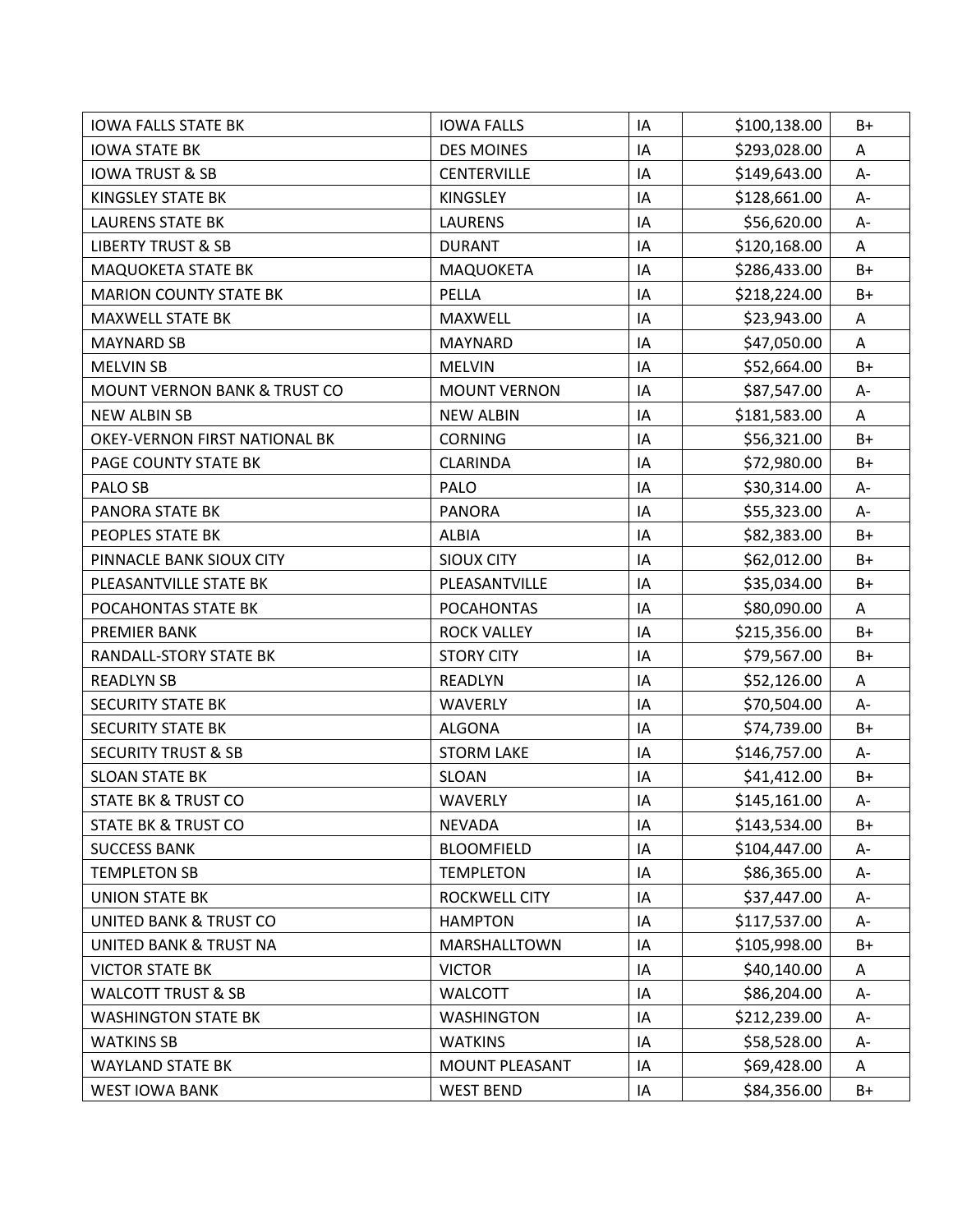| ANDALUSIA COMMUNITY BANK              | ANDALUSIA               | IL | \$46,298.00  | B+    |
|---------------------------------------|-------------------------|----|--------------|-------|
| <b>ANNA STATE BK</b>                  | <b>ANNA</b>             | IL | \$63,361.00  | A-    |
| <b>ATHENS STATE BK</b>                | <b>ATHENS</b>           | IL | \$107,984.00 | A-    |
| <b>BANK OF FARMINGTON</b>             | <b>FARMINGTON</b>       | IL | \$97,842.00  | $A-$  |
| <b>BANK OF KAMPSVILLE</b>             | <b>KAMPSVILLE</b>       | IL | \$98,340.00  | $A-$  |
| <b>BANK OF MARION</b>                 | <b>MARION</b>           | IL | \$339,569.00 | А-    |
| <b>BANK OF OFALLON</b>                | O'FALLON                | IL | \$267,246.00 | $B+$  |
| <b>BANK OF RANTOUL</b>                | <b>RANTOUL</b>          | IL | \$195,053.00 | $B+$  |
| <b>BUENA VISTA NATIONAL BK</b>        | <b>CHESTER</b>          | IL | \$137,243.00 | A     |
| <b>CITIZENS NB OF ALBION</b>          | <b>ALBION</b>           | IL | \$240,640.00 | A     |
| <b>CITY NATIONAL BK OF METROPOLIS</b> | <b>METROPOLIS</b>       | IL | \$267,892.00 | A-    |
| <b>COMMUNITY BANK OF EASTON</b>       | <b>EASTON</b>           | IL | \$26,448.00  | $B+$  |
| COMMUNITY NATIONAL BK MONMOUTH        | <b>MONMOUTH</b>         | IL | \$45,759.00  | B+    |
| <b>COMMUNITY STATE BK</b>             | <b>GALVA</b>            | IL | \$109,947.00 | $B+$  |
| <b>COUNTRY TRUST BANK</b>             | <b>BLOOMINGTON</b>      | IL | \$28,393.00  | B+    |
| <b>CROSSROADS BANK</b>                | EFFINGHAM               | IL | \$127,599.00 | A     |
| FARMERS NB OF PROPHETSTOWN            | PROPHETSTOWN            | IL | \$422,296.00 | $B+$  |
| <b>FARMERS STATE BK FULTON CNTY</b>   | LEWISTOWN               | IL | \$63,783.00  | А-    |
| <b>FARMERS STATE BK OF HOFFMAN</b>    | <b>HOFFMAN</b>          | IL | \$123,293.00 | A-    |
| FARMERS STATE BK OF WESTERN IL        | <b>ALPHA</b>            | IL | \$109,415.00 | А-    |
| <b>FIRST ILLINOIS BANK</b>            | <b>EAST SAINT LOUIS</b> | IL | \$48,700.00  | B+    |
| FIRST NATIONAL BK BEARDSTOWN          | <b>BEARDSTOWN</b>       | IL | \$92,230.00  | A-    |
| FIRST NATIONAL BK IN CARLYLE          | CARLYLE                 | IL | \$151,679.00 | $B+$  |
| FIRST NATIONAL BK OF ALLENDALE        | ALLENDALE               | IL | \$144,707.00 | $A -$ |
| FIRST NATIONAL BK OF AVA              | <b>AVA</b>              | IL | \$57,851.00  | A-    |
| FIRST NATIONAL BK OF DWIGHT           | <b>DWIGHT</b>           | IL | \$127,170.00 | A     |
| FIRST NATIONAL BK OF NOKOMIS          | <b>NOKOMIS</b>          | IL | \$132,567.00 | B+    |
| FIRST NATIONAL BK TAYLORVILLE         | <b>TAYLORVILLE</b>      | IL | \$164,725.00 | A-    |
| FIRST NB IN PINCKNEYVILLE             | PINCKNEYVILLE           | IL | \$77,488.00  | A-    |
| FIRST STATE BK OF ST PETER            | <b>SAINT PETER</b>      | IL | \$27,096.00  | A-    |
| FIRST TRUST & SB OF ALBANY IL         | <b>ALBANY</b>           | IL | \$119,569.00 | A-    |
| FIRST TRUST & SB OF WATSEKA IL        | <b>WATSEKA</b>          | IL | \$187,028.00 | A-    |
| <b>FRANKLIN BANK</b>                  | <b>FRANKLIN</b>         | IL | \$33,425.00  | A-    |
| <b>FRANKLIN GROVE BANK</b>            | <b>FRANKLIN GROVE</b>   | IL | \$28,849.00  | $B+$  |
| <b>GERMANTOWN TRUST &amp; SB</b>      | <b>BREESE</b>           | IL | \$317,015.00 | A+    |
| <b>HENRY STATE BK</b>                 | <b>HENRY</b>            | IL | \$101,496.00 | B+    |
| <b>ILLINI STATE BK</b>                | <b>OGLESBY</b>          | IL | \$82,850.00  | А-    |
| <b>MASON CITY NATIONAL BK</b>         | <b>MASON CITY</b>       | IL | \$67,357.00  | B+    |
| MIDAMERICA NATIONAL BK                | <b>CANTON</b>           | IL | \$324,264.00 | B+    |
| NATIONAL BK OF PETERSBURG             | PETERSBURG              | IL | \$132,917.00 | $B+$  |
| <b>OAK BANK</b>                       | <b>CHICAGO</b>          | IL | \$199,357.00 | $B+$  |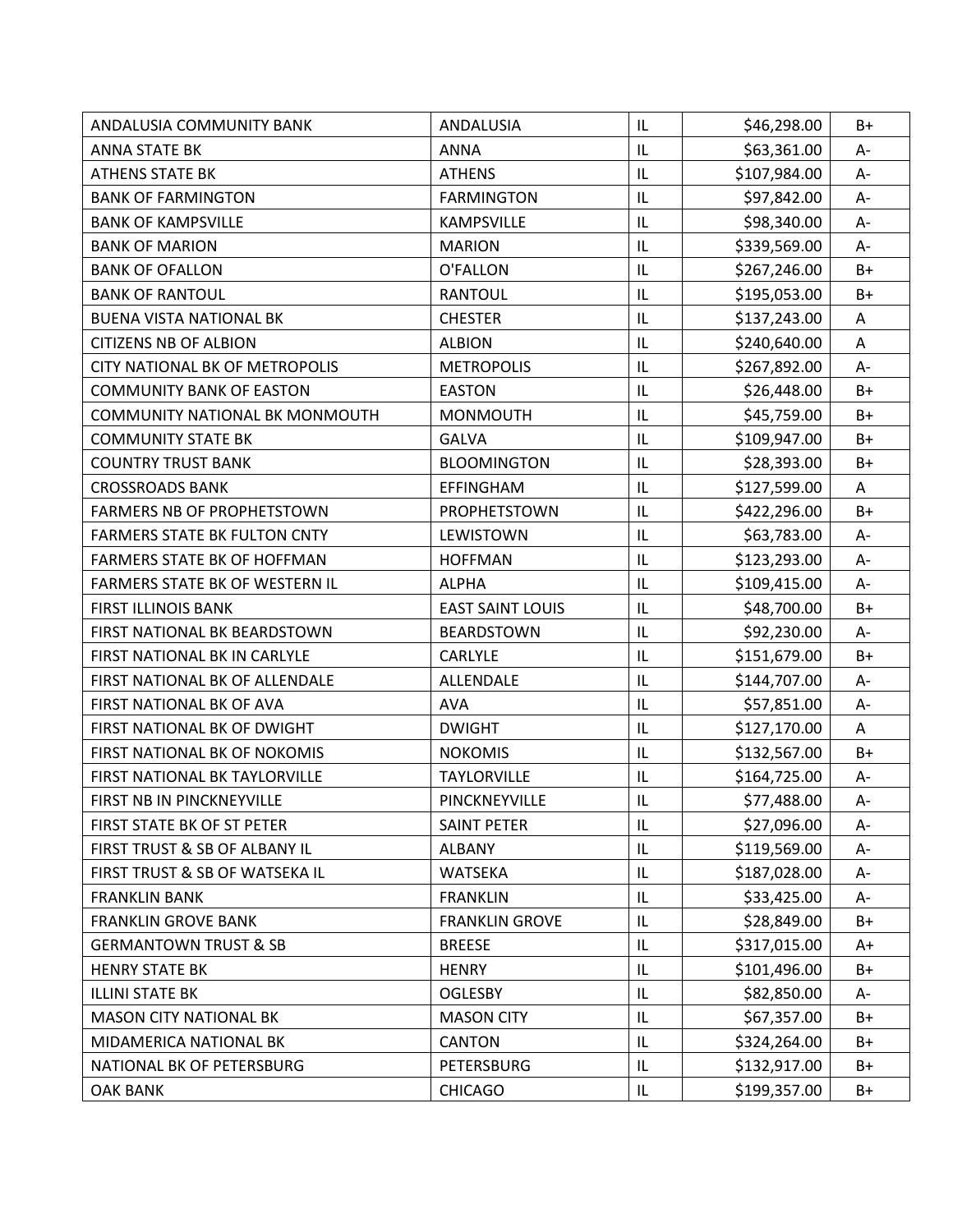| PARK RIDGE COMMUNITY BANK               | <b>PARK RIDGE</b>    | IL        | \$257,351.00   | A-   |
|-----------------------------------------|----------------------|-----------|----------------|------|
| PEOPLES STATE BK OF COLFAX              | <b>COLFAX</b>        | IL        | \$29,237.00    | $B+$ |
| POPLAR GROVE STATE BK                   | POPLAR GROVE         | IL        | \$75,782.00    | A-   |
| <b>PRAIRIE STATE BK &amp; TRUST</b>     | <b>MOUNT ZION</b>    | IL        | \$548,899.00   | $A-$ |
| <b>REYNOLDS STATE BK</b>                | <b>REYNOLDS</b>      | IL        | \$98,312.00    | A    |
| ROCHESTER STATE BK                      | <b>ROCHESTER</b>     | IL        | \$64,085.00    | $B+$ |
| <b>RUSHVILLE STATE BK</b>               | <b>RUSHVILLE</b>     | IL        | \$83,217.00    | A-   |
| <b>SCOTT STATE BK</b>                   | <b>BETHANY</b>       | IL        | \$76,739.00    | B+   |
| <b>SOUTH SIDE TRUST &amp; SB PEORIA</b> | <b>PEORIA</b>        | IL        | \$623,482.00   | B+   |
| SOY CAPITAL BANK & TRUST CO             | <b>DECATUR</b>       | IL        | \$377,909.00   | A-   |
| SPRING VALLEY CITY BANK                 | <b>SPRING VALLEY</b> | IL        | \$180,646.00   | $B+$ |
| <b>STATE BK OF ARTHUR</b>               | <b>ARTHUR</b>        | IL        | \$92,885.00    | $B+$ |
| <b>STATE BK OF LINCOLN</b>              | <b>LINCOLN</b>       | IL        | \$322,596.00   | B+   |
| STATE BK OF ST JACOB                    | <b>SAINT JACOB</b>   | IL        | \$48,534.00    | A-   |
| STREATOR HOME BUILDING & LOAN ASSN      | <b>STREATOR</b>      | IL        | \$150,834.00   | A-   |
| <b>TEUTOPOLIS STATE BK</b>              | <b>TEUTOPOLIS</b>    | IL        | \$175,544.00   | $A-$ |
| <b>VERMILION VALLEY BANK</b>            | PIPER CITY           | IL        | \$98,959.00    | A-   |
| <b>WARREN-BOYNTON STATE BK</b>          | <b>NEW BERLIN</b>    | IL        | \$114,210.00   | $A-$ |
| <b>BANK OF GENEVA</b>                   | <b>GENEVA</b>        | IN        | \$132,630.00   | A    |
| <b>FIRST BANK OF BERNE</b>              | <b>BERNE</b>         | IN        | \$421,363.00   | B+   |
| FIRST FINANCIAL BANK NA                 | <b>TERRE HAUTE</b>   | IN        | \$2,468,037.00 | B+   |
| FIRST STATE BK BOURBON INDIANA          | <b>BOURBON</b>       | $\sf IN$  | \$81,764.00    | $B+$ |
| <b>GERMAN AMERICAN BANCORP</b>          | <b>JASPER</b>        | IN        | \$1,348,668.00 | $B+$ |
| <b>KENTLAND BANK</b>                    | <b>KENTLAND</b>      | IN        | \$236,708.00   | $B+$ |
| MERCHANTS BANK OF INDIANA               | <b>LYNN</b>          | $\sf IN$  | \$473,222.00   | A-   |
| TRI-COUNTY BANK & TRUST CO              | <b>ROACHDALE</b>     | IN        | \$159,556.00   | $B+$ |
| <b>BANK OF MCLOUTH</b>                  | <b>MCLOUTH</b>       | KS        | \$39,226.00    | B+   |
| <b>BANK OF TESCOTT</b>                  | <b>TESCOTT</b>       | KS        | \$269,264.00   | B+   |
| <b>BENNINGTON STATE BK</b>              | SALINA               | KS        | \$394,059.00   | $B+$ |
| <b>CITIZENS STATE BK</b>                | <b>HUGOTON</b>       | <b>KS</b> | \$115,112.00   | A-   |
| <b>CITIZENS STATE BK</b>                | <b>MOUNDRIDGE</b>    | KS        | \$247,460.00   | B+   |
| <b>CITIZENS STATE BK &amp; TRUST CO</b> | <b>HIAWATHA</b>      | KS        | \$70,489.00    | A-   |
| <b>CITIZENS STATE BK &amp; TRUST CO</b> | <b>ELLSWORTH</b>     | KS        | \$82,922.00    | $B+$ |
| CITIZENS STATE BK OF CHENEY KS          | <b>CHENEY</b>        | KS        | \$47,754.00    | А-   |
| <b>COMMERCIAL BANK</b>                  | <b>PARSONS</b>       | KS        | \$229,480.00   | A    |
| <b>DENISON STATE BK</b>                 | <b>HOLTON</b>        | KS        | \$260,472.00   | B+   |
| <b>EXCHANGE NATIONAL BK &amp; TRUST</b> | <b>ATCHISON</b>      | KS        | \$194,948.00   | B+   |
| <b>FARMERS &amp; DROVERS BANK</b>       | <b>COUNCIL GROVE</b> | <b>KS</b> | \$135,285.00   | A+   |
| <b>FARMERS NATIONAL BK</b>              | PHILLIPSBURG         | KS        | \$95,727.00    | A-   |
| <b>FIDELITY STATE BK &amp; TRUST CO</b> | <b>DODGE CITY</b>    | KS        | \$152,794.00   | Α    |
| FIDELITY STATE BK & TRUST CO            | <b>TOPEKA</b>        | KS        | \$98,069.00    | $B+$ |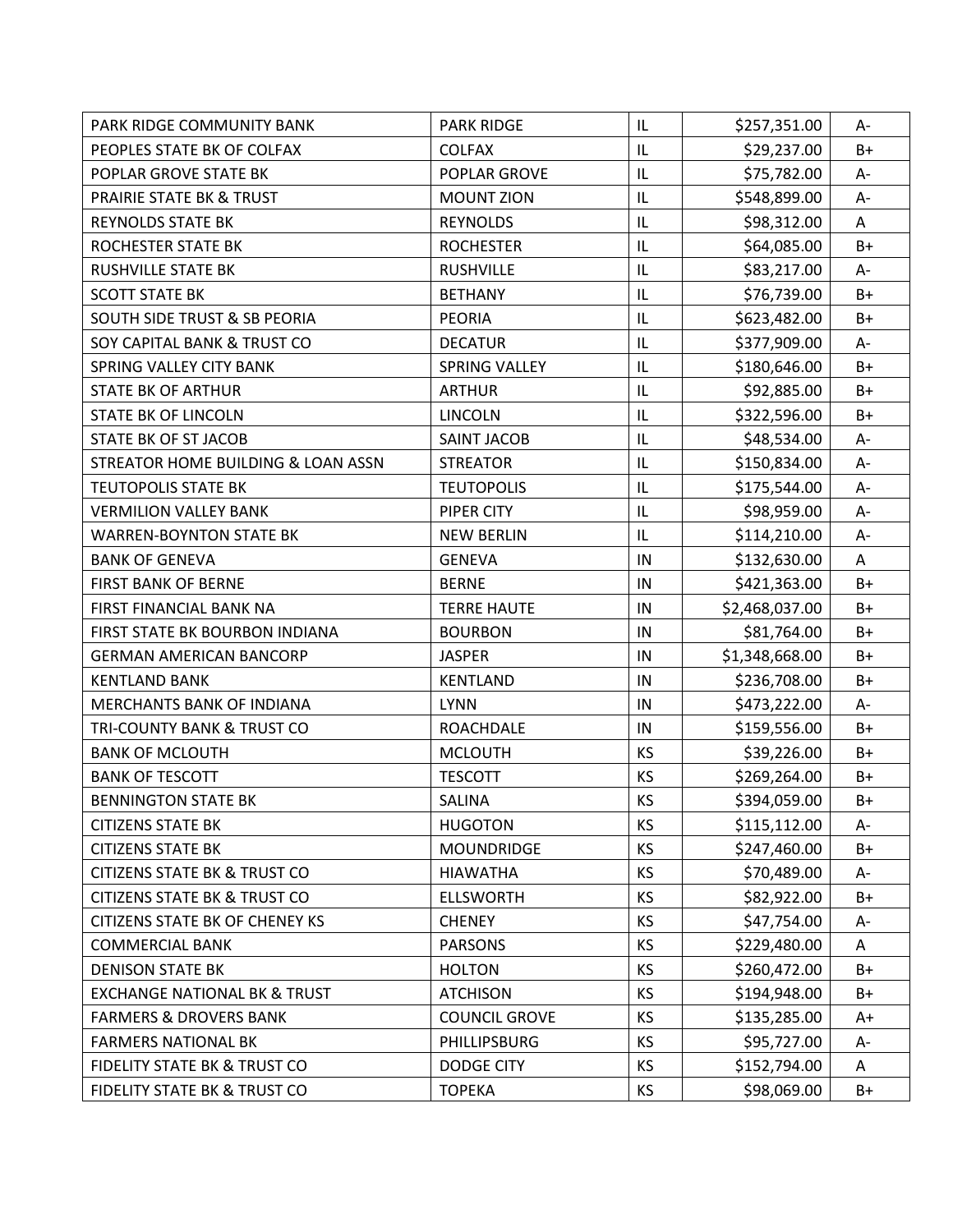| <b>FIRST BANK</b>                     | <b>STERLING</b>    | KS        | \$105,373.00 | А-    |
|---------------------------------------|--------------------|-----------|--------------|-------|
| <b>FIRST COMMERCE BANK</b>            | MARYSVILLE         | <b>KS</b> | \$45,070.00  | A-    |
| FIRST NATIONAL BK & TRUST             | PHILLIPSBURG       | KS        | \$149,780.00 | A     |
| FIRST NATIONAL BK & TRUST CO          | LEAVENWORTH        | KS        | \$100,349.00 | $B+$  |
| FIRST NATIONAL BK IN FREDONIA         | <b>FREDONIA</b>    | KS        | \$91,568.00  | A-    |
| FIRST NATIONAL BK OF BELOIT           | <b>BELOIT</b>      | KS        | \$61,995.00  | $B+$  |
| FIRST NATIONAL BK OF CENTRALIA        | <b>CENTRALIA</b>   | KS        | \$103,747.00 | A-    |
| FIRST NATIONAL BK OF HOLCOMB          | <b>HOLCOMB</b>     | KS        | \$48,430.00  | $B+$  |
| FIRST NATIONAL BK OF LOUISBURG        | <b>LOUISBURG</b>   | KS        | \$76,172.00  | A     |
| FIRST NATIONAL BK WASHINGTON          | <b>WASHINGTON</b>  | KS        | \$62,557.00  | $A -$ |
| <b>FIRST STATE B&amp;TC OF LARNED</b> | LARNED             | KS        | \$100,921.00 | $B+$  |
| <b>FIRST STATE BK</b>                 | <b>NESS CITY</b>   | KS        | \$54,221.00  | A-    |
| FIRST STATE BK OF RANSOM              | RANSOM             | KS        | \$39,709.00  | A-    |
| FLINT HILLS BANK OF ESKRIDGE          | <b>ESKRIDGE</b>    | <b>KS</b> | \$85,624.00  | A-    |
| <b>GREENSBURG STATE BK</b>            | <b>GREENSBURG</b>  | KS        | \$52,560.00  | A     |
| <b>HAVILAND STATE BK</b>              | <b>HAVILAND</b>    | KS        | \$32,707.00  | $B+$  |
| KAW VALLEY STATE BK & TRUST CO        | <b>WAMEGO</b>      | KS        | \$131,097.00 | $B+$  |
| <b>KEARNY COUNTY BANK</b>             | LAKIN              | KS        | \$116,906.00 | A-    |
| <b>OLPE STATE BK</b>                  | <b>OLPE</b>        | KS        | \$36,355.00  | $B+$  |
| PEOPLES BANK & TRUST CO               | <b>MCPHERSON</b>   | KS        | \$323,240.00 | B+    |
| <b>ROSE HILL BANK</b>                 | <b>ROSE HILL</b>   | KS        | \$237,969.00 | B+    |
| SAINT JOHN NATIONAL BK                | <b>SAINT JOHN</b>  | KS        | \$62,299.00  | $A-$  |
| <b>SOLOMON STATE BK</b>               | SOLOMON            | KS        | \$183,591.00 | A     |
| <b>STATE BK</b>                       | <b>HOXIE</b>       | KS        | \$113,841.00 | $B+$  |
| <b>STATE BK OF BERN</b>               | <b>BERN</b>        | KS        | \$63,939.00  | $B+$  |
| <b>STATE BK OF KANSAS</b>             | <b>FREDONIA</b>    | KS        | \$75,786.00  | A-    |
| THE BANK                              | <b>OBERLIN</b>     | KS        | \$185,208.00 | A-    |
| <b>UNION STATE BK</b>                 | <b>OLSBURG</b>     | KS        | \$27,263.00  | $A-$  |
| <b>WESTERN STATE BK</b>               | <b>GARDEN CITY</b> | KS        | \$409,310.00 | $B+$  |
| <b>BANK OF CLARKSON</b>               | <b>CLARKSON</b>    | KY        | \$117,154.00 | A-    |
| <b>BANK OF MAYSVILLE</b>              | <b>MAYSVILLE</b>   | KY        | \$111,251.00 | А-    |
| <b>BANK OF OHIO COUNTY INC</b>        | <b>BEAVER DAM</b>  | KY        | \$92,911.00  | A-    |
| <b>CASEY COUNTY BANK</b>              | <b>LIBERTY</b>     | KY        | \$163,502.00 | B+    |
| <b>CITIZENS BANK &amp; TRUST CO</b>   | CAMPBELLSVILLE     | KY        | \$177,310.00 | Α     |
| <b>CITIZENS DEPOSIT BK ARLINGTON</b>  | <b>ARLINGTON</b>   | KY        | \$171,145.00 | A-    |
| <b>CITIZENS NB OF SOMERSET</b>        | SOMERSET           | KY        | \$314,098.00 | B+    |
| <b>CLINTON BANK</b>                   | <b>CLINTON</b>     | KY        | \$50,273.00  | B+    |
| <b>COMMERCIAL BANK OF GRAYSON</b>     | <b>GRAYSON</b>     | KY        | \$163,559.00 | B+    |
| <b>DIXON BANK</b>                     | <b>DIXON</b>       | KY        | \$80,745.00  | A-    |
| <b>EDMONTON STATE BK</b>              | <b>EDMONTON</b>    | KY        | \$411,792.00 | Α     |
| <b>ELKTON BANK &amp; TRUST CO</b>     | <b>ELKTON</b>      | KY        | \$119,580.00 | A-    |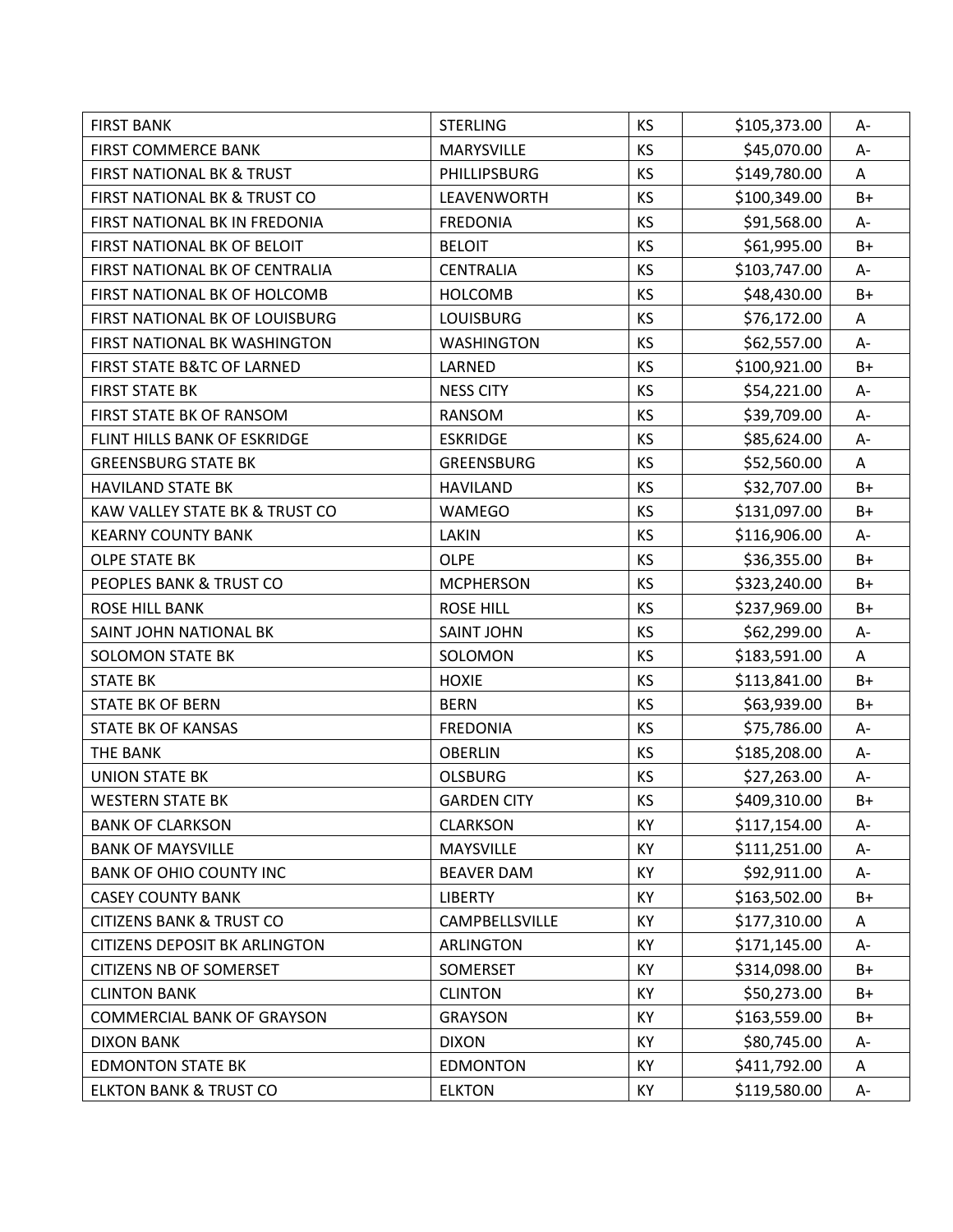| <b>FARMERS BANK</b>                      | <b>HARDINSBURG</b>     | KY | \$91,270.00  | Α     |
|------------------------------------------|------------------------|----|--------------|-------|
| <b>FARMERS BANK &amp; TRUST CO</b>       | <b>PRINCETON</b>       | KY | \$105,628.00 | Α     |
| <b>FARMERS BANK OF MILTON</b>            | <b>MILTON</b>          | KY | \$176,688.00 | A-    |
| <b>FARMERS NB OF SCOTTSVILLE</b>         | <b>BOWLING GREEN</b>   | KY | \$222,943.00 | $B+$  |
| FIRST CMNWLTH BK PRESTONSBURG            | <b>PRESTONSBURG</b>    | KY | \$195,408.00 | $A -$ |
| FIRST COMMUNITY BK OF W KY               | <b>CLINTON</b>         | KY | \$76,178.00  | A-    |
| <b>FIRST GUARANTY BANK</b>               | <b>MARTIN</b>          | KY | \$56,557.00  | A-    |
| FIRST NATIONAL BK BROOKSVILLE            | <b>BROOKSVILLE</b>     | KY | \$66,431.00  | $B+$  |
| FIRST NB OF RUSSELL SPRINGS              | <b>RUSSELL SPRINGS</b> | KY | \$179,055.00 | A-    |
| <b>FIRST STATE BK</b>                    | <b>IRVINGTON</b>       | KY | \$141,780.00 | A-    |
| FREDONIA VALLEY BANK                     | <b>FREDONIA</b>        | KY | \$69,786.00  | $B+$  |
| <b>HARRISON DEPOSIT BANK &amp; TRUST</b> | <b>CYNTHIANA</b>       | KY | \$50,552.00  | $B+$  |
| <b>JACKSON COUNTY BANK</b>               | <b>MCKEE</b>           | KY | \$137,096.00 | A     |
| <b>KENTUCKY FARMERS BANK CORP</b>        | <b>ASHLAND</b>         | KY | \$164,882.00 | $A+$  |
| LEITCHFIELD DEPOSIT BANK & TR            | LEITCHFIELD            | KY | \$100,291.00 | Α     |
| LEWISBURG BANKING CO                     | LEWISBURG              | KY | \$74,067.00  | А-    |
| LINCOLN NB OF HODGENVILLE                | HODGENVILLE            | KY | \$143,947.00 | $A -$ |
| <b>MEADE COUNTY BANK</b>                 | <b>BRANDENBURG</b>     | KY | \$133,270.00 | A-    |
| PADUCAH BANK & TRUST CO                  | PADUCAH                | KY | \$513,827.00 | $B+$  |
| PEOPLES BANK & TRUST CO                  | <b>OWENTON</b>         | KY | \$73,005.00  | A-    |
| RIVER CITY BANK INC                      | LOUISVILLE             | KY | \$263,818.00 | A-    |
| SACRAMENTO DEPOSIT BANK                  | SACRAMENTO             | KY | \$62,747.00  | $B+$  |
| SALYERSVILLE NATIONAL BK                 | SALYERSVILLE           | KY | \$104,637.00 | $B+$  |
| <b>SECURITY BANK &amp; TRUST CO</b>      | <b>MAYSVILLE</b>       | KY | \$46,843.00  | A-    |
| SPRINGFIELD STATE BK                     | SPRINGFIELD            | KY | \$229,800.00 | A-    |
| UNITED CITIZENS BANK & TRUST             | CAMPBELLSBURG          | KY | \$86,468.00  | A-    |
| UNITED COMMUNITY BK WEST KY              | MORGANFIELD            | KY | \$152,854.00 | $A-$  |
| <b>WEST POINT BANK</b>                   | <b>RADCLIFF</b>        | KY | \$129,944.00 | $B+$  |
| <b>ABBEVILLE B&amp;L ST CHARTERED</b>    | ABBEVILLE              | LA | \$39,504.00  | $B+$  |
| AMERICAN BANK & TRUST CO                 | <b>OPELOUSAS</b>       | LA | \$133,079.00 | B+    |
| <b>BANK OF ERATH</b>                     | <b>ERATH</b>           | LA | \$82,236.00  | А-    |
| <b>BANK OF GUEYDAN</b>                   | <b>GUEYDAN</b>         | LA | \$81,022.00  | А-    |
| <b>BANK OF MARINGOUIN</b>                | MARINGOUIN             | LA | \$45,493.00  | А-    |
| <b>BANK OF SUNSET &amp; TRUST CO</b>     | <b>SUNSET</b>          | LA | \$108,221.00 | $B+$  |
| <b>BANK OF WINNFIELD &amp; TRUST CO</b>  | WINNFIELD              | LA | \$123,548.00 | B+    |
| <b>BEAUREGARD FSB</b>                    | <b>DERIDDER</b>        | LA | \$51,194.00  | $B+$  |
| <b>CAMERON STATE BK</b>                  | <b>LAKE CHARLES</b>    | LA | \$704,829.00 | A-    |
| <b>CITY BANK &amp; TRUST CO</b>          | <b>NATCHITOCHES</b>    | LA | \$224,333.00 | B+    |
| <b>CITY SB &amp; TRUST CO</b>            | DE RIDDER              | LA | \$184,729.00 | А-    |
| <b>COMMERCIAL CAPITAL BANK</b>           | <b>DELHI</b>           | LA | \$41,433.00  | $B+$  |
| <b>COMMUNITY BANK OF LOUISIANA</b>       | MANSFIELD              | LA | \$282,154.00 | $B+$  |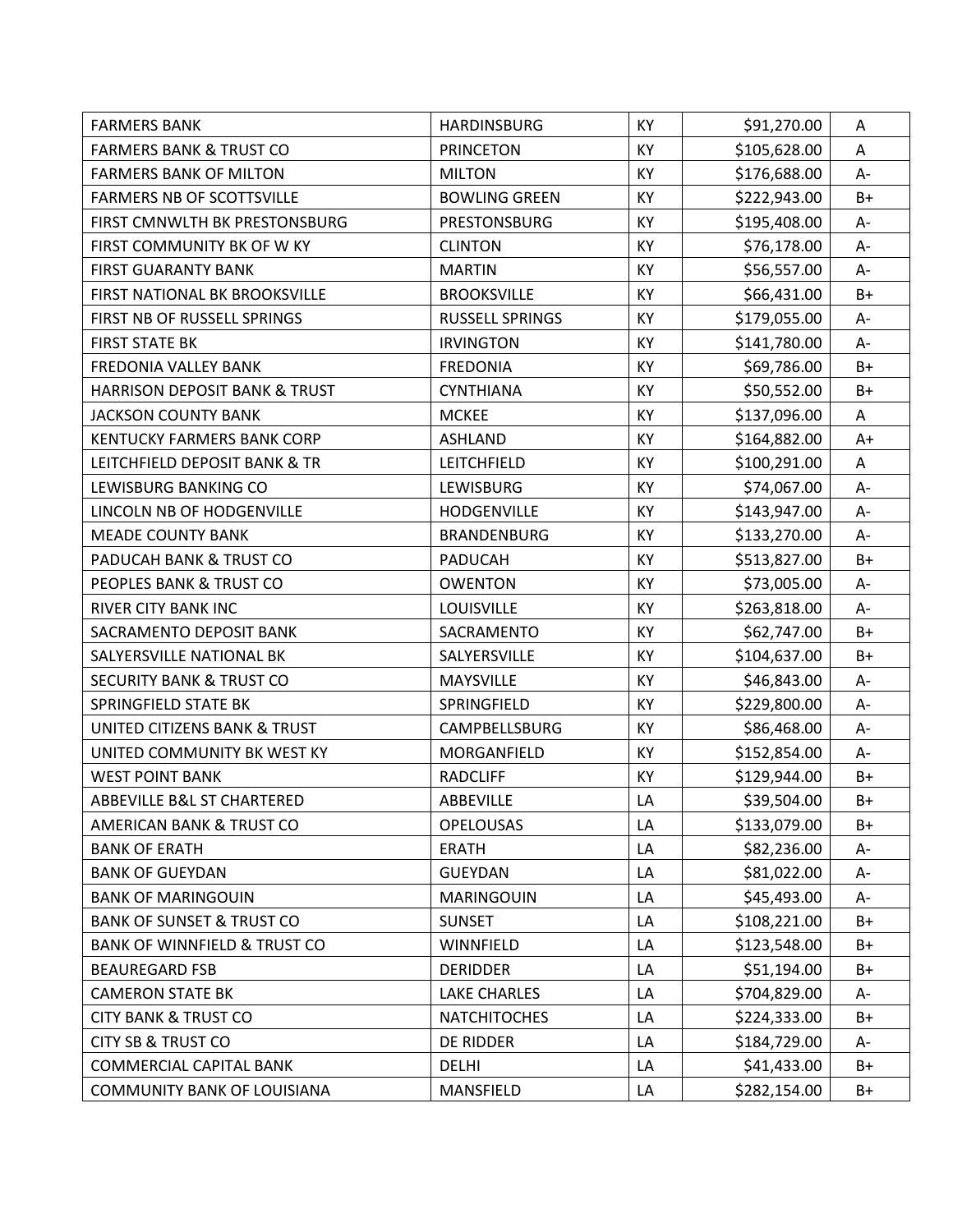| <b>CONCORDIA BANK &amp; TRUST CO</b>         | <b>VIDALIA</b>           | LA        | \$483,678.00     | А-   |
|----------------------------------------------|--------------------------|-----------|------------------|------|
| <b>EXCHANGE B&amp;TC NATCHITOCHES</b>        | <b>NATCHITOCHES</b>      | LA        | \$95,978.00      | A-   |
| FIRST FINANCIAL BANK & TRUST CO              | PLAQUEMINE               | LA        | \$85,635.00      | A-   |
| FIRST LOUISIANA NATIONAL BK                  | <b>BREAUX BRIDGE</b>     | LA        | \$111,505.00     | $B+$ |
| FIRST NATIONAL BK IN DE RIDDER               | DE RIDDER                | LA        | \$184,754.00     | A-   |
| FIRST NATIONAL BK OF LOUISIANA               | <b>CROWLEY</b>           | LA        | \$243,788.00     | $B+$ |
| <b>FRANKLIN STATE BK &amp; TRUST CO</b>      | <b>WINNSBORO</b>         | LA        | \$119,174.00     | $B+$ |
| <b>GUARANTY BANK &amp; TRUST CO DELHI</b>    | <b>DELHI</b>             | LA        | \$122,391.00     | A-   |
| <b>GULF COAST BANK</b>                       | ABBEVILLE                | LA        | \$280,893.00     | A-   |
| <b>HIGHLANDS BANK</b>                        | <b>JACKSON</b>           | LA        | \$134,559.00     | $B+$ |
| <b>HODGE BANK &amp; TRUST CO</b>             | <b>HODGE</b>             | LA        | \$62,762.00      | $B+$ |
| JEFF DAVIS BANK & TRUST CO                   | <b>JENNINGS</b>          | LA        | \$510,429.00     | A-   |
| <b>JONESBORO STATE BK</b>                    | <b>JONESBORO</b>         | LA        | \$124,518.00     | B+   |
| <b>KAPLAN STATE BK</b>                       | <b>KAPLAN</b>            | LA        | \$93,838.00      | A-   |
| M C BANK & TRUST CO                          | <b>MORGAN CITY</b>       | LA        | \$313,168.00     | A-   |
| <b>MERCHANTS &amp; FARMERS BANK &amp; TR</b> | LEESVILLE                | LA        | \$249,606.00     | $B+$ |
| MISSISSIPPI RIVER BANK                       | <b>BELLE CHASSE</b>      | LA        | \$195,763.00     | A-   |
| RAYNE STATE BK & TRUST CO                    | <b>RAYNE</b>             | LA        | \$243,610.00     | $B+$ |
| RICHLAND STATE BK                            | <b>RAYVILLE</b>          | LA        | \$208,393.00     | $B+$ |
| <b>TECHE BANK &amp; TRUST CO</b>             | <b>SAINT MARTINVILLE</b> | LA        | \$75,849.00      | A-   |
| THE BANK                                     | <b>JENNINGS</b>          | LA        | \$138,804.00     | B+   |
| TRI-STATE BK & TRUST                         | <b>HAUGHTON</b>          | LA        | \$33,800.00      | A    |
| WINNSBORO STATE BK & TRUST CO                | <b>WINNSBORO</b>         | LA        | \$117,951.00     | $B+$ |
| <b>BOSTON TRUST &amp; INVESTMENT MGMT</b>    | <b>BOSTON</b>            | MA        | \$42,321.00      | A-   |
| <b>CAMBRIDGE TRUST CO</b>                    | <b>CAMBRIDGE</b>         | MA        | \$1,090,611.00   | $B+$ |
| <b>EASTHAMPTON SB</b>                        | <b>EASTHAMPTON</b>       | MA        | \$848,528.00     | $B+$ |
| FIDELITY MANAGEMENT TRUST CO                 | <b>BOSTON</b>            | MA        | \$97,726.00      | A-   |
| FIDELITY PERSONAL TRUST CO FSB               | <b>BOSTON</b>            | MA        | \$46,772.00      | $B+$ |
| FRAMINGHAM CO-OP BANK                        | <b>FRAMINGHAM</b>        | MA        | \$380,493.00     | A-   |
| <b>LEADER BANK NA</b>                        | <b>ARLINGTON</b>         | MA        | \$353,693.00     | B+   |
| <b>MARTHAS VINEYARD SB</b>                   | <b>EDGARTOWN</b>         | MA        | \$506,169.00     | А-   |
| NATIONAL GRAND BK MARBLEHEAD                 | MARBLEHEAD               | MA        | \$248,220.00     | A-   |
| NEWBURYPORT FIVE CENTS SB                    | NEWBURYPORT              | MA        | \$626,138.00     | $B+$ |
| STATE STREET BANK & TRUST CO                 | <b>BOSTON</b>            | MA        | \$167,877,412.00 | $B+$ |
| <b>BANK OF OCEAN CITY</b>                    | <b>OCEAN CITY</b>        | <b>MD</b> | \$167,351.00     | $B+$ |
| CALVIN B TAYLOR BANKING CO                   | <b>BERLIN</b>            | <b>MD</b> | \$414,917.00     | Α    |
| JARRETTSVILLE FS&LA                          | <b>JARRETTSVILLE</b>     | MD        | \$94,287.00      | B+   |
| MIDDLETOWN VALLEY BANK                       | MIDDLETOWN               | <b>MD</b> | \$141,679.00     | A-   |
| ROSEDALE FS&LA                               | <b>BALTIMORE</b>         | MD        | \$720,938.00     | A-   |
| <b>BAR HARBOR BANK &amp; TRUST</b>           | <b>BAR HARBOR</b>        | ME        | \$1,102,487.00   | $B+$ |
| <b>FRANKLIN SB</b>                           | <b>FARMINGTON</b>        | ME        | \$322,173.00     | A-   |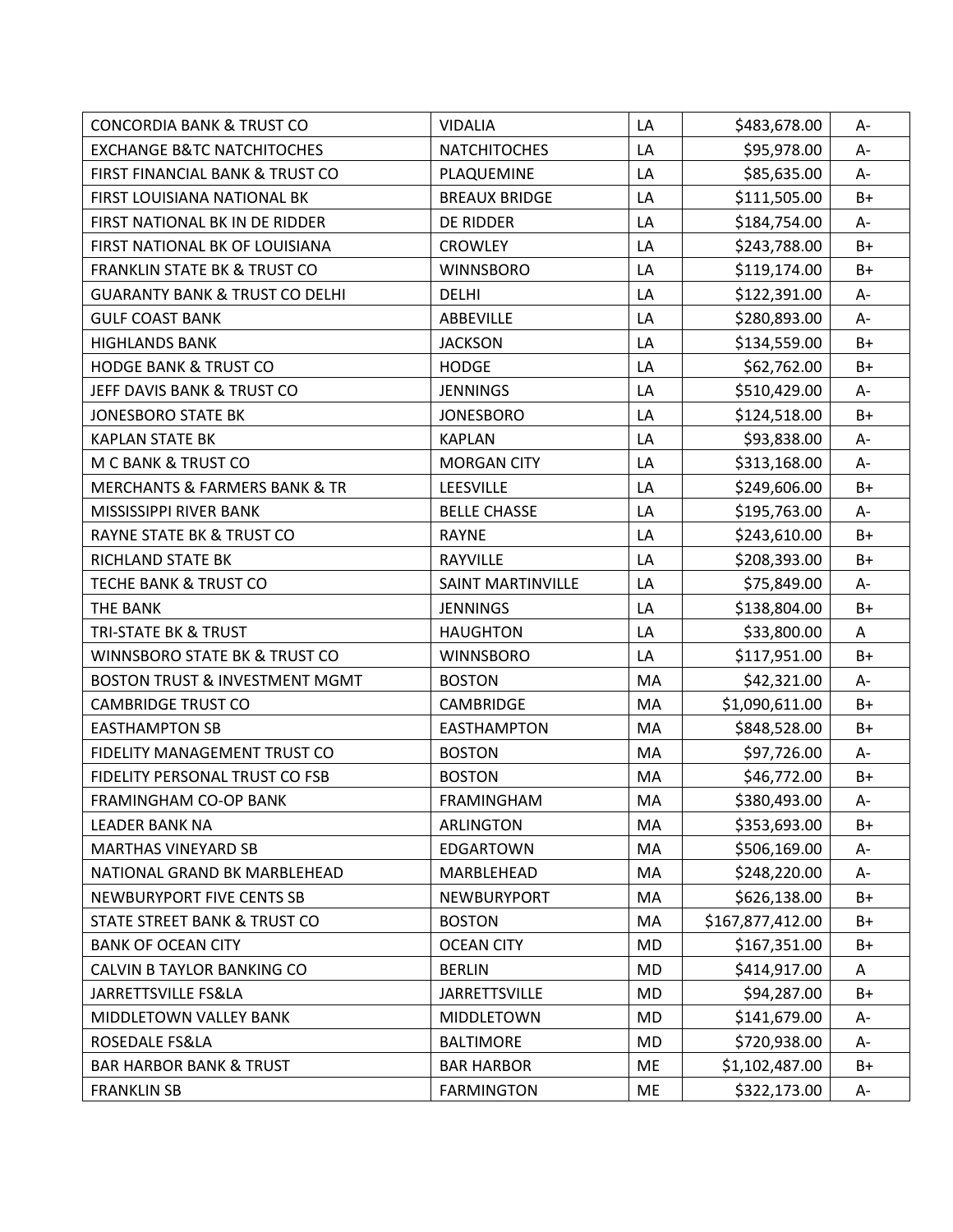| TD BANK USA NA                          | <b>PORTLAND</b>      | <b>ME</b> | \$10,613,543.00 | B+   |
|-----------------------------------------|----------------------|-----------|-----------------|------|
| FIRST NATIONAL BK OF NORWAY             | <b>NORWAY</b>        | MI        | \$86,462.00     | B+   |
| PENINSULA BANK OF ISHPEMING             | <b>ISHPEMING</b>     | MI        | \$139,691.00    | B+   |
| <b>STATE SB</b>                         | <b>FRANKFORT</b>     | MI        | \$83,190.00     | B+   |
| UPPER PENINSULA STATE BK                | <b>ESCANABA</b>      | MI        | \$192,206.00    | $A-$ |
| <b>ALTURA STATE BK</b>                  | <b>ALTURA</b>        | <b>MN</b> | \$45,017.00     | A-   |
| <b>CASTLE ROCK BANK</b>                 | <b>CASTLE ROCK</b>   | <b>MN</b> | \$138,753.00    | A-   |
| <b>CITIZENS BANK MINNESOTA</b>          | <b>NEW ULM</b>       | MN        | \$295,785.00    | $B+$ |
| <b>CITIZENS STATE BK OF ROSEAU</b>      | <b>ROSEAU</b>        | <b>MN</b> | \$172,874.00    | A-   |
| <b>CLINTON STATE BK</b>                 | <b>CLINTON</b>       | MN        | \$65,454.00     | A-   |
| <b>EAGLE BANK</b>                       | <b>GLENWOOD</b>      | MN        | \$99,386.00     | A    |
| FARMERS STATE BK OF ADAMS MN            | <b>ADAMS</b>         | <b>MN</b> | \$77,609.00     | $A-$ |
| <b>FARMERS STATE BK OF TRIMONT</b>      | <b>TRIMONT</b>       | MN        | \$49,352.00     | B+   |
| <b>FARMERS STATE BK OF WATKINS</b>      | <b>WATKINS</b>       | MN        | \$34,924.00     | B+   |
| <b>FIDELITY BANK</b>                    | <b>EDINA</b>         | MN        | \$468,201.00    | B+   |
| FIRST FARMERS & MERCH STATE BK          | <b>GRAND MEADOW</b>  | MN        | \$36,526.00     | B+   |
| FIRST FARMERS & MERCH STATE BK          | <b>BROWNSDALE</b>    | MN        | \$77,596.00     | $B+$ |
| <b>FIRST FARMERS &amp; MERCHANTS NB</b> | <b>LUVERNE</b>       | <b>MN</b> | \$159,538.00    | A-   |
| FIRST FARMERS & MERCHANTS NB            | LE SUEUR             | <b>MN</b> | \$107,617.00    | B+   |
| FIRST FARMERS & MERCHANTS NB            | <b>FAIRMONT</b>      | MN        | \$85,201.00     | $B+$ |
| FIRST FINANCIAL BANK IN WINNEB          | <b>WINNEBAGO</b>     | <b>MN</b> | \$39,754.00     | A-   |
| FIRST NATIONAL BK BATTLE LAKE           | <b>BATTLE LAKE</b>   | MN        | \$59,187.00     | $B+$ |
| FIRST NATIONAL BK OF BEMIDJI            | <b>BEMIDJI</b>       | MN        | \$534,707.00    | A-   |
| FIRST NATIONAL BK OF FAIRFAX            | <b>FAIRFAX</b>       | <b>MN</b> | \$25,227.00     | A-   |
| FIRST STATE BK OF SAUK CENTRE           | <b>SAUK CENTRE</b>   | <b>MN</b> | \$97,360.00     | B+   |
| FIRST STATE BK SOUTHWEST                | <b>PIPESTONE</b>     | MN        | \$181,682.00    | $B+$ |
| JANESVILLE STATE BK                     | <b>JANESVILLE</b>    | MN        | \$51,442.00     | A-   |
| <b>KANABEC STATE BK</b>                 | <b>MORA</b>          | MN        | \$136,898.00    | $A-$ |
| <b>LIBERTY SAVINGS BANK FSB</b>         | <b>SAINT CLOUD</b>   | MN        | \$158,748.00    | A    |
| <b>MARSHALL COUNTY STATE BK</b>         | <b>NEWFOLDEN</b>     | MN        | \$25,418.00     | B+   |
| PIONEER NATIONAL BK OF DULUTH           | <b>DULUTH</b>        | MN        | \$83,217.00     | B+   |
| PRIOR LAKE STATE BK                     | <b>PRIOR LAKE</b>    | MN        | \$193,491.00    | A-   |
| SECURITY STATE BK OF AITKIN             | <b>AITKIN</b>        | MN        | \$91,085.00     | B+   |
| SECURITY STATE BK OF MARINE             | MARINE ON SAINT CROI | MN        | \$102,610.00    | B+   |
| SECURITY STATE BK OF OKLEE              | <b>OKLEE</b>         | MN        | \$29,540.00     | $B+$ |
| ST CLAIR STATE BK (INC)                 | <b>SAINT CLAIR</b>   | <b>MN</b> | \$67,267.00     | A-   |
| ST MARTIN NATIONAL BK                   | <b>SAINT MARTIN</b>  | MN        | \$17,735.00     | B+   |
| STATE BK OF RICHMOND                    | RICHMOND             | MN        | \$88,367.00     | A-   |
| <b>UNION BANK &amp; TRUST CO</b>        | <b>MINNEAPOLIS</b>   | MN        | \$86,312.00     | A-   |
| <b>VERMILLION STATE BK</b>              | <b>VERMILLION</b>    | MN        | \$448,693.00    | Α    |
| <b>ALTON BANK</b>                       | <b>ALTON</b>         | MO        | \$51,276.00     | A-   |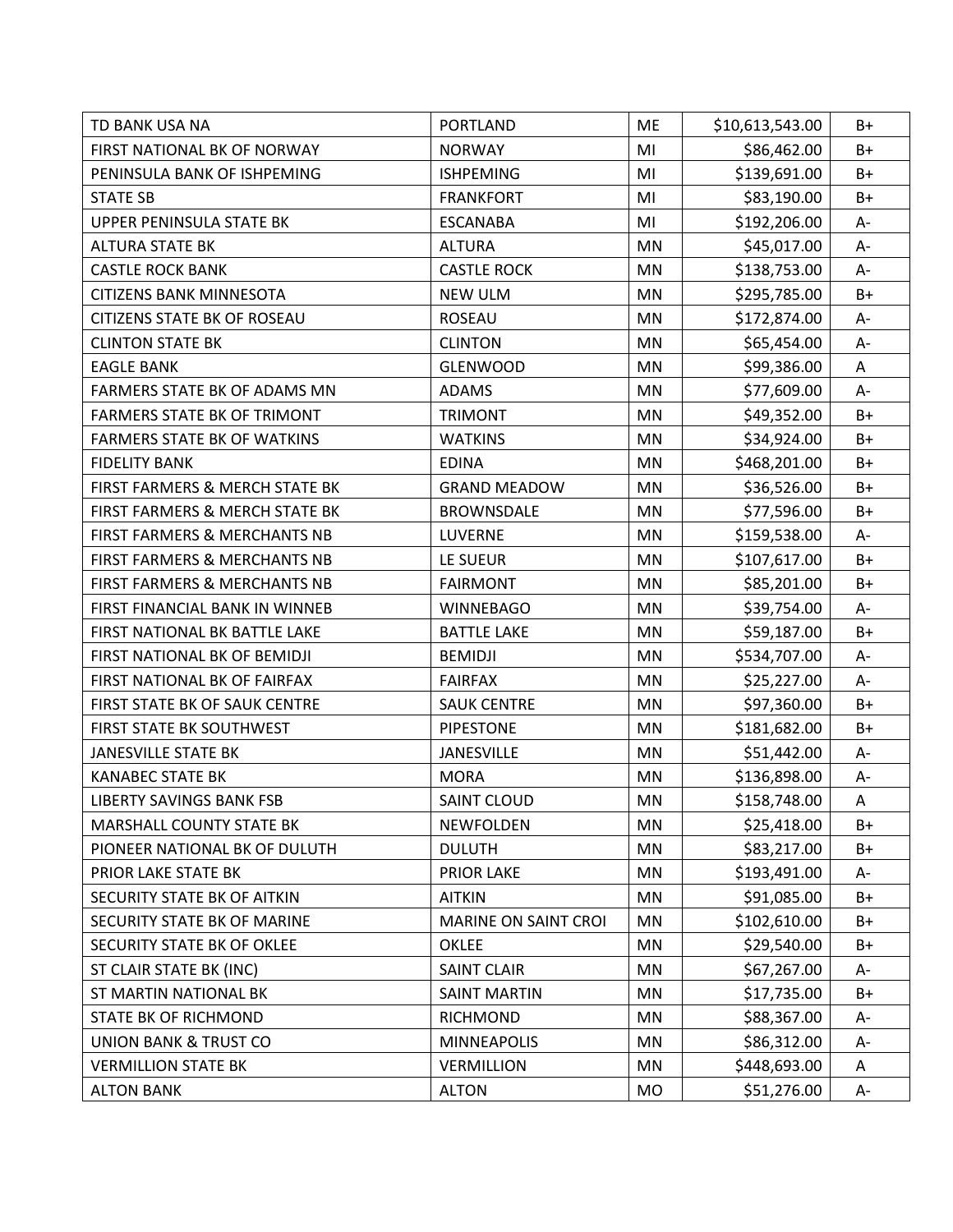| <b>BANK OF ADVANCE</b>                | <b>ADVANCE</b>       | <b>MO</b> | \$226,812.00 | A     |
|---------------------------------------|----------------------|-----------|--------------|-------|
| <b>BANK OF BROOKFIELD-PURDIN NA</b>   | <b>BROOKFIELD</b>    | <b>MO</b> | \$74,926.00  | $B+$  |
| <b>BANK OF CAIRO &amp; MOBERLY</b>    | <b>MOBERLY</b>       | <b>MO</b> | \$84,539.00  | A     |
| <b>BANK OF GRAIN VALLEY</b>           | <b>KANSAS CITY</b>   | <b>MO</b> | \$83,416.00  | A     |
| <b>BANK OF GRANDIN</b>                | <b>GRANDIN</b>       | <b>MO</b> | \$146,709.00 | $B+$  |
| <b>BANK OF MANSFIELD</b>              | MANSFIELD            | <b>MO</b> | \$62,250.00  | B+    |
| <b>BANK OF OLD MONROE</b>             | <b>OLD MONROE</b>    | <b>MO</b> | \$243,734.00 | $B+$  |
| <b>BANK OF URBANA</b>                 | <b>URBANA</b>        | <b>MO</b> | \$156,942.00 | A-    |
| CARROLL COUNTY TC CARROLLTON          | CARROLLTON           | <b>MO</b> | \$112,771.00 | A-    |
| <b>CITIZENS BANK OF ELDON</b>         | <b>ELDON</b>         | <b>MO</b> | \$111,961.00 | $B+$  |
| CITIZENS-FARMERS BK COLE CAMP         | <b>COLE CAMP</b>     | <b>MO</b> | \$92,817.00  | $B+$  |
| <b>COMMUNITY BANK &amp; TRUST</b>     | <b>NEOSHO</b>        | <b>MO</b> | \$271,331.00 | $B+$  |
| <b>COMMUNITY BANK OF MARSHALL</b>     | <b>MARSHALL</b>      | <b>MO</b> | \$94,481.00  | A-    |
| <b>COMMUNITY BK EL DORADO SPRINGS</b> | EL DORADO SPRINGS    | <b>MO</b> | \$94,650.00  | B+    |
| <b>COMMUNITY STATE BK OF MISSOURI</b> | <b>BOWLING GREEN</b> | <b>MO</b> | \$189,779.00 | $B+$  |
| <b>FARMERS BANK OF NORTHERN MO</b>    | <b>UNIONVILLE</b>    | <b>MO</b> | \$309,129.00 | $B+$  |
| <b>FARMERS STATE BK STANBERRY</b>     | <b>STANBERRY</b>     | <b>MO</b> | \$54,966.00  | A-    |
| FIRST COMMUNITY NATIONAL BK           | <b>CUBA</b>          | <b>MO</b> | \$222,376.00 | $B+$  |
| FIRST NATIONAL BK CARROLLTON          | CARROLLTON           | <b>MO</b> | \$44,992.00  | $B+$  |
| FIRST STATE BK OF JOPLIN              | <b>JOPLIN</b>        | <b>MO</b> | \$168,697.00 | А-    |
| <b>KENNETT NATIONAL BK</b>            | <b>KENNETT</b>       | <b>MO</b> | \$101,634.00 | B+    |
| <b>LAMAR BANK &amp; TRUST CO</b>      | LAMAR                | <b>MO</b> | \$118,284.00 | $A-$  |
| <b>LEGENDS BANK</b>                   | <b>LINN</b>          | <b>MO</b> | \$244,996.00 | A     |
| <b>LIBERTY BANK</b>                   | SPRINGFIELD          | <b>MO</b> | \$963,301.00 | $B+$  |
| LINDELL BANK & TRUST CO               | <b>SAINT LOUIS</b>   | <b>MO</b> | \$515,774.00 | B+    |
| <b>MACON-ATLANTA STATE BK</b>         | <b>MACON</b>         | <b>MO</b> | \$191,450.00 | B+    |
| <b>MARTINSBURG BANK &amp; TRUST</b>   | <b>MEXICO</b>        | <b>MO</b> | \$161,583.00 | A-    |
| MERCANTILE BK OF LOUISIANA MO         | LOUISIANA            | <b>MO</b> | \$105,647.00 | $B+$  |
| <b>MISSOURI BANK</b>                  | <b>WARRENTON</b>     | <b>MO</b> | \$149,687.00 | $A -$ |
| <b>MONTROSE SB</b>                    | <b>MONTROSE</b>      | <b>MO</b> | \$36,508.00  | B+    |
| <b>NEW ERA BANK</b>                   | <b>FREDERICKTOWN</b> | <b>MO</b> | \$273,028.00 | A     |
| NORTHEAST MISSOURI STATE BK           | <b>KIRKSVILLE</b>    | MO        | \$88,843.00  | A     |
| PEOPLES BANK                          | <b>CUBA</b>          | <b>MO</b> | \$168,688.00 | A-    |
| PEOPLES COMMUNITY BANK                | <b>GREENVILLE</b>    | <b>MO</b> | \$91,591.00  | Α     |
| PEOPLES COMMUNITY STATE BK            | <b>DONIPHAN</b>      | <b>MO</b> | \$126,213.00 | A     |
| PONY EXPRESS BANK                     | <b>LIBERTY</b>       | <b>MO</b> | \$134,109.00 | $B+$  |
| PROGRESSIVE OZARK BANK FSB            | SALEM                | MO        | \$106,839.00 | B+    |
| SENATH STATE BK                       | <b>SENATH</b>        | MO        | \$56,345.00  | A     |
| <b>SEYMOUR BANK</b>                   | SEYMOUR              | <b>MO</b> | \$137,388.00 | $B+$  |
| STATE BK OF SLATER                    | <b>SLATER</b>        | <b>MO</b> | \$40,643.00  | $B+$  |
| <b>STERLING BANK</b>                  | POPLAR BLUFF         | MO        | \$217,651.00 | A-    |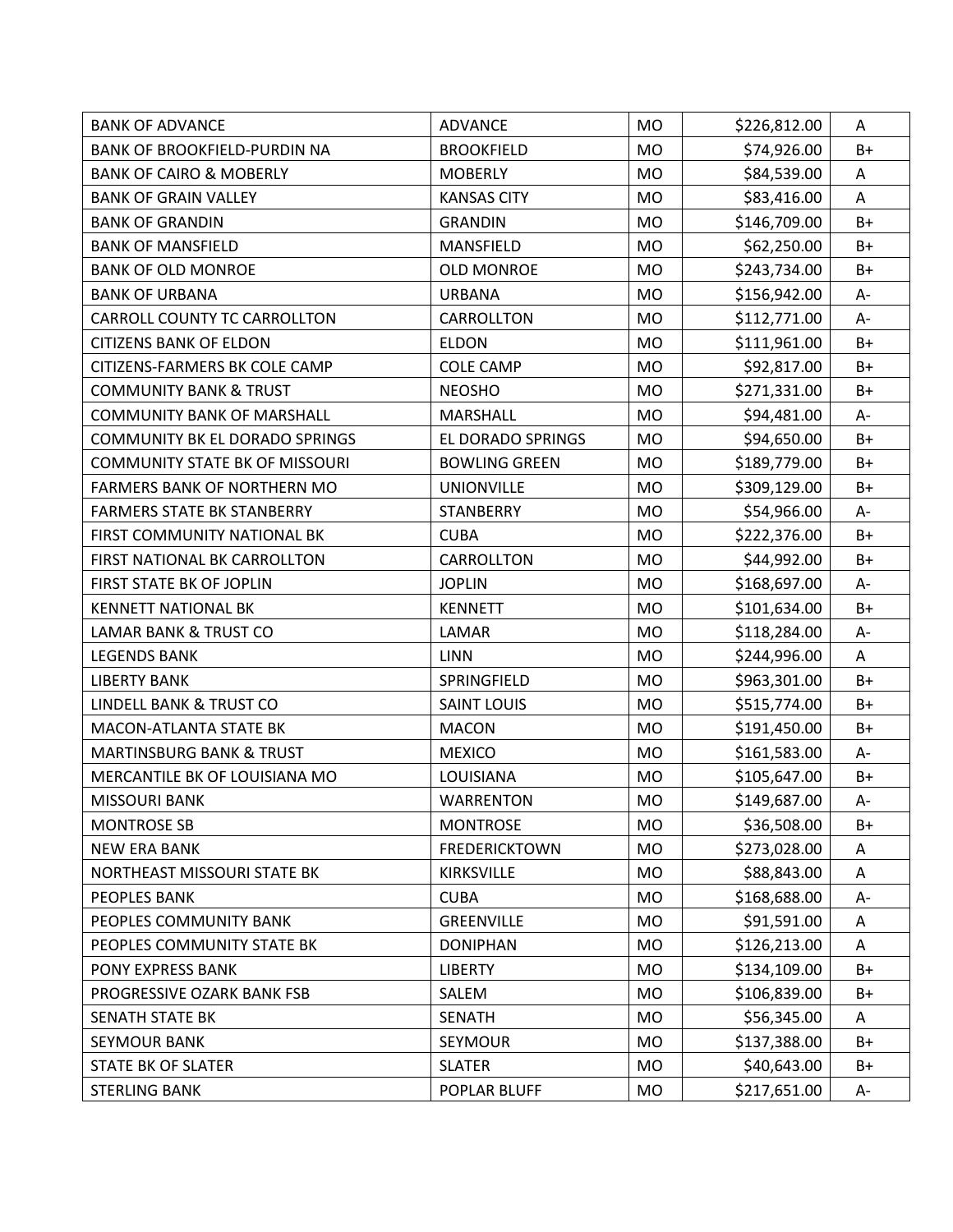| TIPTON LATHAM BANK NA                   | <b>TIPTON</b>           | <b>MO</b> | \$89,913.00    | B+                        |
|-----------------------------------------|-------------------------|-----------|----------------|---------------------------|
| <b>TOWN &amp; COUNTRY BANK</b>          | SALEM                   | <b>MO</b> | \$492,727.00   | A-                        |
| <b>UNITED SECURITY BANK</b>             | <b>FULTON</b>           | <b>MO</b> | \$48,682.00    | A-                        |
| WEST PLAINS BANK & TRUST CO             | <b>WEST PLAINS</b>      | <b>MO</b> | \$265,638.00   | $B+$                      |
| <b>BANK OF BROOKHAVEN</b>               | <b>BROOKHAVEN</b>       | <b>MS</b> | \$120,281.00   | $B+$                      |
| <b>BANK OF JONES COUNTY</b>             | LAUREL                  | <b>MS</b> | \$214,609.00   | A-                        |
| <b>BANK OF MORTON</b>                   | <b>MORTON</b>           | <b>MS</b> | \$57,104.00    | A-                        |
| <b>BANK OF WALNUT GROVE</b>             | <b>WALNUT GROVE</b>     | <b>MS</b> | \$47,474.00    | B+                        |
| <b>BANK OF WIGGINS</b>                  | <b>WIGGINS</b>          | <b>MS</b> | \$185,901.00   | A-                        |
| <b>BANKPLUS</b>                         | <b>BELZONI</b>          | <b>MS</b> | \$2,272,590.00 | $B+$                      |
| <b>BNA BANK</b>                         | <b>NEW ALBANY</b>       | <b>MS</b> | \$400,731.00   | A-                        |
| <b>CLEVELAND STATE BK</b>               | <b>CLEVELAND</b>        | <b>MS</b> | \$167,570.00   | $B+$                      |
| <b>COMMERCE NATIONAL BK</b>             | <b>CORINTH</b>          | <b>MS</b> | \$84,898.00    | A                         |
| <b>FARMERS &amp; MERCHANTS BANK</b>     | <b>BALDWYN</b>          | <b>MS</b> | \$192,169.00   | A                         |
| <b>FIRST BANK</b>                       | <b>MCCOMB</b>           | <b>MS</b> | \$331,549.00   | $B+$                      |
| FIRST NATIONAL BK CLARKSDALE            | <b>CLARKSDALE</b>       | <b>MS</b> | \$322,755.00   | $B+$                      |
| <b>GREAT SOUTHERN NATIONAL BK</b>       | <b>MERIDIAN</b>         | <b>MS</b> | \$262,316.00   | A-                        |
| PEOPLES BANK & TRUST CO                 | <b>NORTH CARROLLTON</b> | <b>MS</b> | \$53,594.00    | A-                        |
| <b>RIVERHILLS BANK</b>                  | PORT GIBSON             | <b>MS</b> | \$237,843.00   | $B+$                      |
| UNITED MISSISSIPPI BANK                 | <b>NATCHEZ</b>          | <b>MS</b> | \$238,668.00   | А-                        |
| <b>1ST BANK</b>                         | <b>SIDNEY</b>           | MT        | \$108,939.00   | A-                        |
| <b>BANK OF BAKER</b>                    | <b>BAKER</b>            | <b>MT</b> | \$107,781.00   | $B+$                      |
| <b>BASIN STATE BK</b>                   | <b>STANFORD</b>         | MT        | \$128,787.00   | A-                        |
| <b>CITIZENS STATE BK OF CHOTEAU</b>     | <b>FAIRFIELD</b>        | MT        | \$175,156.00   | A                         |
| FIRST SECURITY BANK OF ROUNDUP          | <b>ROUNDUP</b>          | MT        | \$43,645.00    | A-                        |
| FIRST STATE BK OF MALTA                 | <b>MALTA</b>            | MT        | \$111,533.00   | A-                        |
| FIRST STATE BK OF SHELBY                | SHELBY                  | MT        | \$103,753.00   | Α                         |
| <b>INDEPENDENCE BANK</b>                | <b>HAVRE</b>            | MT        | \$407,229.00   | A-                        |
| YELLOWSTONE BANK                        | LAUREL                  | MT        | \$429,003.00   | $\boldsymbol{\mathsf{A}}$ |
| <b>CEDAR HILL NATIONAL BK</b>           | <b>CHARLOTTE</b>        | <b>NC</b> | \$10,888.00    | A-                        |
| <b>BANK OF TIOGA</b>                    | <b>TIOGA</b>            | <b>ND</b> | \$83,577.00    | $B+$                      |
| <b>FARMERS &amp; MERCHANTS STATE BK</b> | LANGDON                 | <b>ND</b> | \$60,950.00    | $B+$                      |
| FARMERS STATE BK OF CROSBY ND           | <b>CROSBY</b>           | <b>ND</b> | \$50,043.00    | А-                        |
| <b>FIRST NATIONAL BK</b>                | <b>MILNOR</b>           | <b>ND</b> | \$62,250.00    | A-                        |
| FIRST STATE BK OF WILTON                | <b>WILTON</b>           | <b>ND</b> | \$32,385.00    | B+                        |
| <b>GATE CITY BANK</b>                   | <b>FARGO</b>            | <b>ND</b> | \$1,199,468.00 | $B+$                      |
| <b>KODABANK</b>                         | <b>DRAYTON</b>          | <b>ND</b> | \$75,254.00    | B+                        |
| NORTH COUNTRY BANK NA                   | <b>MCCLUSKY</b>         | <b>ND</b> | \$55,073.00    | $B+$                      |
| <b>SARGENT COUNTY BANK</b>              | <b>FORMAN</b>           | <b>ND</b> | \$82,843.00    | Α                         |
| <b>STOCK GROWERS BANK</b>               | <b>NAPOLEON</b>         | <b>ND</b> | \$48,590.00    | A-                        |
| <b>ADAMS STATE BK</b>                   | ADAMS                   | <b>NE</b> | \$37,124.00    | $B+$                      |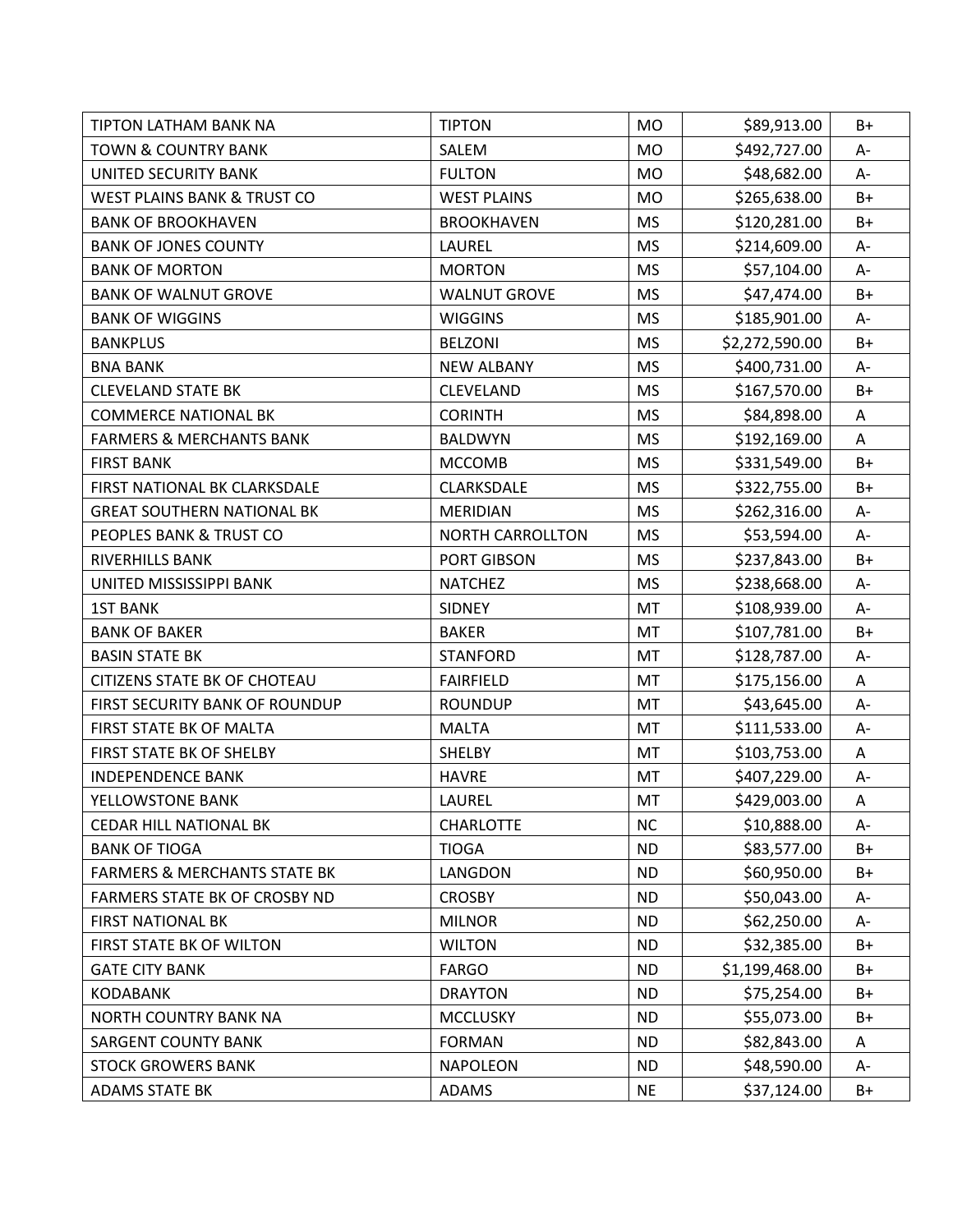| <b>AUBURN STATE BK</b>                   | <b>AUBURN</b>       | <b>NE</b> | \$82,847.00  | А-    |
|------------------------------------------|---------------------|-----------|--------------|-------|
| <b>BANK OF MARQUETTE</b>                 | <b>MARQUETTE</b>    | <b>NE</b> | \$30,082.00  | A-    |
| <b>BANK OF PRAGUE</b>                    | PRAGUE              | <b>NE</b> | \$19,438.00  | B+    |
| CATTLE NATIONAL BK & TRUST CO            | SEWARD              | <b>NE</b> | \$182,617.00 | B+    |
| <b>CERESCOBANK</b>                       | <b>CERESCO</b>      | <b>NE</b> | \$40,687.00  | $B+$  |
| <b>CHAMBERS STATE BK</b>                 | <b>CHAMBERS</b>     | <b>NE</b> | \$35,038.00  | B+    |
| <b>CITIZENS BANK &amp; TRUST ST PAUL</b> | <b>SAINT PAUL</b>   | <b>NE</b> | \$111,013.00 | A-    |
| <b>CLARKSON BANK</b>                     | <b>CLARKSON</b>     | <b>NE</b> | \$49,237.00  | А-    |
| <b>COMMERCIAL NB OF AINSWORTH</b>        | <b>AINSWORTH</b>    | <b>NE</b> | \$82,565.00  | B+    |
| <b>COMMERCIAL STATE BK</b>               | REPUBLICAN CITY     | <b>NE</b> | \$59,941.00  | A     |
| <b>COUNTRYSIDE BANK</b>                  | <b>UNADILLA</b>     | <b>NE</b> | \$65,730.00  | $B+$  |
| <b>FARMERS STATE BK</b>                  | <b>EWING</b>        | <b>NE</b> | \$17,807.00  | A-    |
| <b>FARMERS STATE BK</b>                  | <b>HUMPHREY</b>     | <b>NE</b> | \$30,165.00  | A-    |
| <b>FIRST BANK &amp; TRUST FULLERTON</b>  | <b>FULLERTON</b>    | <b>NE</b> | \$59,365.00  | $B+$  |
| FIRST NATIONAL BK OF CHADRON             | <b>CHADRON</b>      | <b>NE</b> | \$108,423.00 | A     |
| FIRST NATIONAL BK OF FAIRBURY            | <b>FAIRBURY</b>     | <b>NE</b> | \$146,349.00 | $A -$ |
| FIRST NATIONAL BK OF GORDON              | <b>GORDON</b>       | <b>NE</b> | \$157,370.00 | A-    |
| <b>FIRST STATE BK</b>                    | <b>RANDOLPH</b>     | <b>NE</b> | \$39,967.00  | А-    |
| <b>FIVE POINTS BANK</b>                  | <b>GRAND ISLAND</b> | <b>NE</b> | \$572,272.00 | A-    |
| FIVE POINTS BANK OF HASTINGS             | <b>HASTINGS</b>     | <b>NE</b> | \$177,268.00 | B+    |
| <b>GOTHENBURG STATE BK</b>               | <b>GOTHENBURG</b>   | <b>NE</b> | \$106,819.00 | A-    |
| <b>HERITAGE BANK</b>                     | <b>WOOD RIVER</b>   | <b>NE</b> | \$522,524.00 | $B+$  |
| <b>HERSHEY STATE BK</b>                  | <b>HERSHEY</b>      | <b>NE</b> | \$48,762.00  | A-    |
| <b>HOME STATE BK</b>                     | LOUISVILLE          | <b>NE</b> | \$85,795.00  | $B+$  |
| <b>HOMESTEAD BANK</b>                    | COZAD               | <b>NE</b> | \$108,945.00 | A-    |
| <b>HORIZON BANK</b>                      | <b>WAVERLY</b>      | <b>NE</b> | \$162,570.00 | A-    |
| <b>MADISON COUNTY BANK</b>               | <b>MADISON</b>      | <b>NE</b> | \$212,439.00 | A-    |
| <b>MINDEN EXCHANGE BANK &amp; TRUST</b>  | <b>MINDEN</b>       | <b>NE</b> | \$129,759.00 | $A-$  |
| <b>MURRAY STATE BK</b>                   | <b>MURRAY</b>       | <b>NE</b> | \$44,440.00  | $B+$  |
| <b>NEBRASKA STATE BK &amp; TRUST CO</b>  | <b>BROKEN BOW</b>   | <b>NE</b> | \$141,344.00 | A-    |
| OAK CREEK VALLEY BANK                    | VALPARAISO          | <b>NE</b> | \$58,607.00  | $B+$  |
| PEOPLES-WEBSTER COUNTY BANK              | RED CLOUD           | <b>NE</b> | \$61,124.00  | A     |
| PLATTE VALLEY BANK                       | <b>NORTH BEND</b>   | <b>NE</b> | \$55,225.00  | B+    |
| RICHARDSON COUNTY BANK & TRUST           | <b>FALLS CITY</b>   | <b>NE</b> | \$95,048.00  | Α     |
| <b>SCRIBNER BANK</b>                     | <b>SCRIBNER</b>     | <b>NE</b> | \$57,138.00  | A-    |
| SECURITY NATIONAL BK OF OMAHA            | <b>OMAHA</b>        | <b>NE</b> | \$674,835.00 | B+    |
| STATE BK OF BARTLEY                      | <b>BARTLEY</b>      | <b>NE</b> | \$71,801.00  | A-    |
| STATE NATIONAL BK & TRUST CO             | <b>WAYNE</b>        | <b>NE</b> | \$102,133.00 | B+    |
| <b>TOWN &amp; COUNTRY BANK</b>           | RAVENNA             | <b>NE</b> | \$114,064.00 | Α     |
| FIRST INVESTORS FSB                      | <b>EDISON</b>       | <b>NJ</b> | \$42,484.00  | A-    |
| LUSITANIA SAVINGS BANK FSB               | <b>NEWARK</b>       | <b>NJ</b> | \$254,473.00 | $B+$  |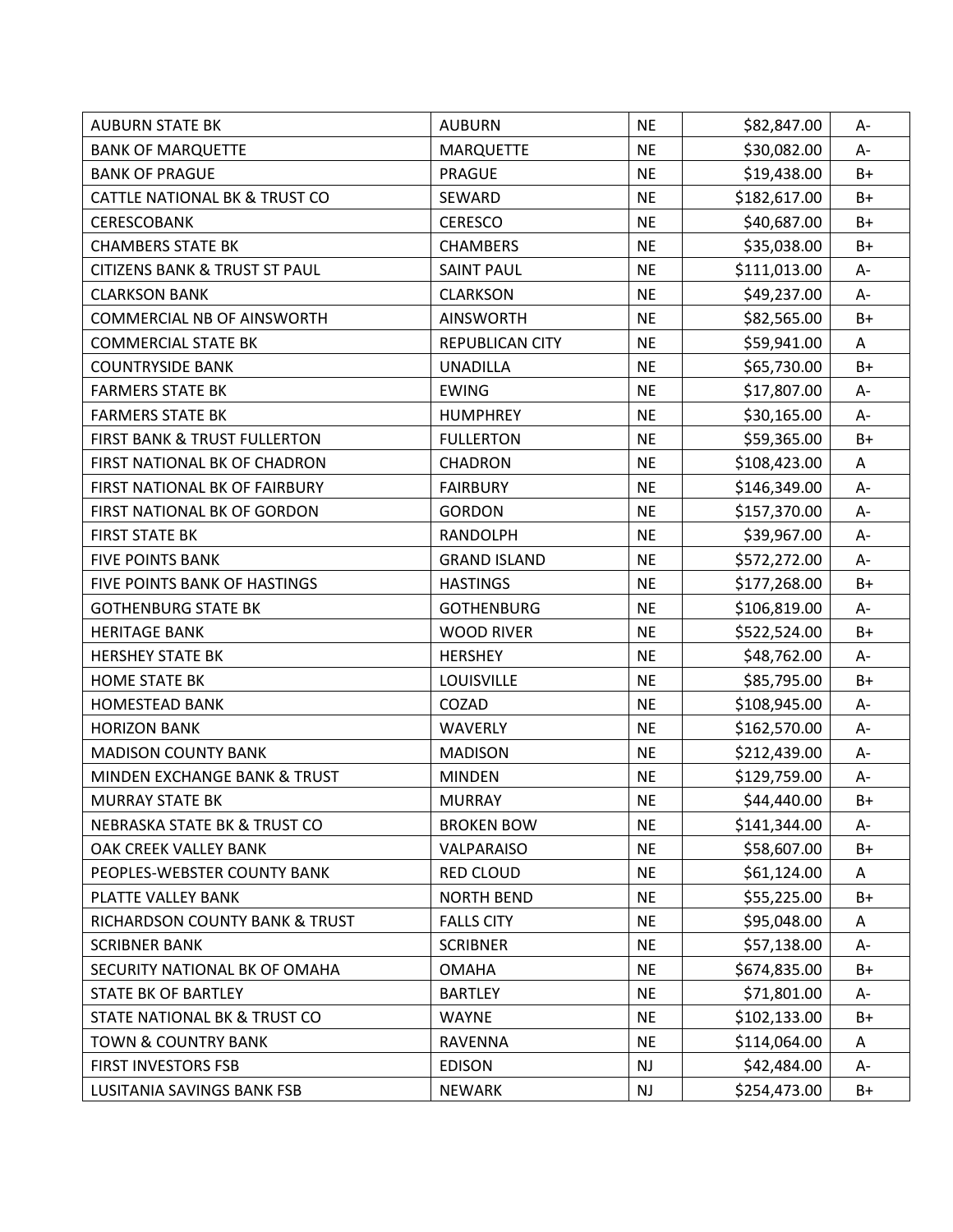| <b>SUMITOMO TRUST &amp; BANKING CO</b>    | <b>HOBOKEN</b>       | NJ        | \$1,223,411.00  | A-    |
|-------------------------------------------|----------------------|-----------|-----------------|-------|
| <b>BANK OF THE SOUTHWEST</b>              | <b>ROSWELL</b>       | <b>NM</b> | \$154,819.00    | $B+$  |
| <b>CARLSBAD NATIONAL BK</b>               | CARLSBAD             | <b>NM</b> | \$205,877.00    | A-    |
| <b>CENTINEL BANK OF TAOS</b>              | <b>TAOS</b>          | <b>NM</b> | \$172,409.00    | $B+$  |
| <b>CITIZENS BANK</b>                      | <b>FARMINGTON</b>    | <b>NM</b> | \$587,598.00    | A-    |
| <b>CITIZENS BANK OF CLOVIS</b>            | <b>CLOVIS</b>        | <b>NM</b> | \$271,739.00    | Α     |
| FIRST NATIONAL BK ALAMOGORDO              | <b>ALAMOGORDO</b>    | <b>NM</b> | \$269,211.00    | Α     |
| FIRST NATIONAL BK OF RUIDOSO              | <b>RUIDOSO</b>       | <b>NM</b> | \$54,096.00     | A     |
| FIRST NEW MEXICO BANK                     | <b>DEMING</b>        | <b>NM</b> | \$170,087.00    | Α     |
| FIRST NEW MEXICO BK LAS CRUCES            | <b>LAS CRUCES</b>    | <b>NM</b> | \$87,397.00     | A     |
| FIRST NM BANK OF SILVER CITY              | <b>SILVER CITY</b>   | <b>NM</b> | \$77,352.00     | A     |
| <b>VALLEY BANK OF COMMERCE</b>            | <b>ROSWELL</b>       | <b>NM</b> | \$108,674.00    | $B+$  |
| <b>WESTERN BANK</b>                       | <b>LORDSBURG</b>     | <b>NM</b> | \$125,344.00    | A     |
| <b>WESTERN COMMERCE BANK</b>              | CARLSBAD             | <b>NM</b> | \$324,807.00    | Α     |
| <b>CREDIT ONE BANK NA</b>                 | <b>LAS VEGAS</b>     | <b>NV</b> | \$91,089.00     | A     |
| <b>EAGLEMARK SB</b>                       | <b>CARSON CITY</b>   | <b>NV</b> | \$28,762.00     | $A -$ |
| <b>USAA SB</b>                            | <b>LAS VEGAS</b>     | <b>NV</b> | \$13,935,331.00 | B+    |
| <b>ABACUS FSB</b>                         | <b>NEW YORK</b>      | <b>NY</b> | \$233,045.00    | А-    |
| <b>ALDEN STATE BK</b>                     | <b>ALDEN</b>         | <b>NY</b> | \$214,883.00    | B+    |
| <b>ALPINE CAPITAL BANK</b>                | <b>NEW YORK</b>      | <b>NY</b> | \$238,750.00    | A-    |
| <b>ASIA BANK NA</b>                       | <b>FLUSHING</b>      | <b>NY</b> | \$439,662.00    | A-    |
| <b>BANK OF MILLBROOK</b>                  | <b>MILLBROOK</b>     | <b>NY</b> | \$141,621.00    | A-    |
| <b>BANK OF RICHMONDVILLE</b>              | <b>COBLESKILL</b>    | <b>NY</b> | \$123,749.00    | $B+$  |
| <b>BANK OF UTICA</b>                      | <b>UTICA</b>         | <b>NY</b> | \$832,241.00    | Α     |
| CAYUGA LAKE NATIONAL BK                   | <b>UNION SPRINGS</b> | <b>NY</b> | \$105,645.00    | A-    |
| DEUTSCHE BK TRUST CO AMERICAS             | <b>NEW YORK</b>      | <b>NY</b> | \$45,915,000.00 | $B+$  |
| FIRST NATIONAL BK LONG ISLAND             | <b>GLEN HEAD</b>     | <b>NY</b> | \$1,684,958.00  | $B+$  |
| FIRST NATIONAL BK OF DRYDEN               | <b>DRYDEN</b>        | <b>NY</b> | \$109,282.00    | Α     |
| FIRST NATIONAL BK OF GROTON               | <b>GROTON</b>        | <b>NY</b> | \$127,401.00    | A     |
| <b>FULTON SB</b>                          | <b>FULTON</b>        | <b>NY</b> | \$405,376.00    | A-    |
| <b>GLENS FALLS NATIONAL BK &amp; TR</b>   | <b>GLENS FALLS</b>   | <b>NY</b> | \$1,688,819.00  | A-    |
| <b>GOLDMAN SACHS BANK USA</b>             | <b>NEW YORK</b>      | <b>NY</b> | \$96,105,000.00 | A-    |
| <b>GOUVERNEUR SAVINGS &amp; LOAN ASSN</b> | <b>GOUVERNEUR</b>    | <b>NY</b> | \$146,926.00    | $B+$  |
| <b>GREENE COUNTY COMMERCIAL BANK</b>      | <b>CATSKILL</b>      | <b>NY</b> | \$139,310.00    | $B+$  |
| MASPETH FS&LA                             | <b>MASPETH</b>       | <b>NY</b> | \$1,675,756.00  | $B+$  |
| NATIONAL BK OF COXSACKIE                  | <b>COXSACKIE</b>     | <b>NY</b> | \$204,118.00    | А-    |
| ORANGE COUNTY TRUST CO                    | MIDDLETOWN           | <b>NY</b> | \$595,807.00    | A     |
| PATHFINDER COMMERCIAL BANK                | <b>OSWEGO</b>        | <b>NY</b> | \$52,018.00     | B+    |
| PROVIDENT MUNICIPAL BANK                  | <b>MONTEBELLO</b>    | <b>NY</b> | \$569,632.00    | $B+$  |
| ROME SAVINGS BANK                         | <b>ROME</b>          | <b>NY</b> | \$331,700.00    | $B+$  |
| SARATOGA NATIONAL BK & TRUST              | SARATOGA SPRINGS     | <b>NY</b> | \$289,346.00    | A-    |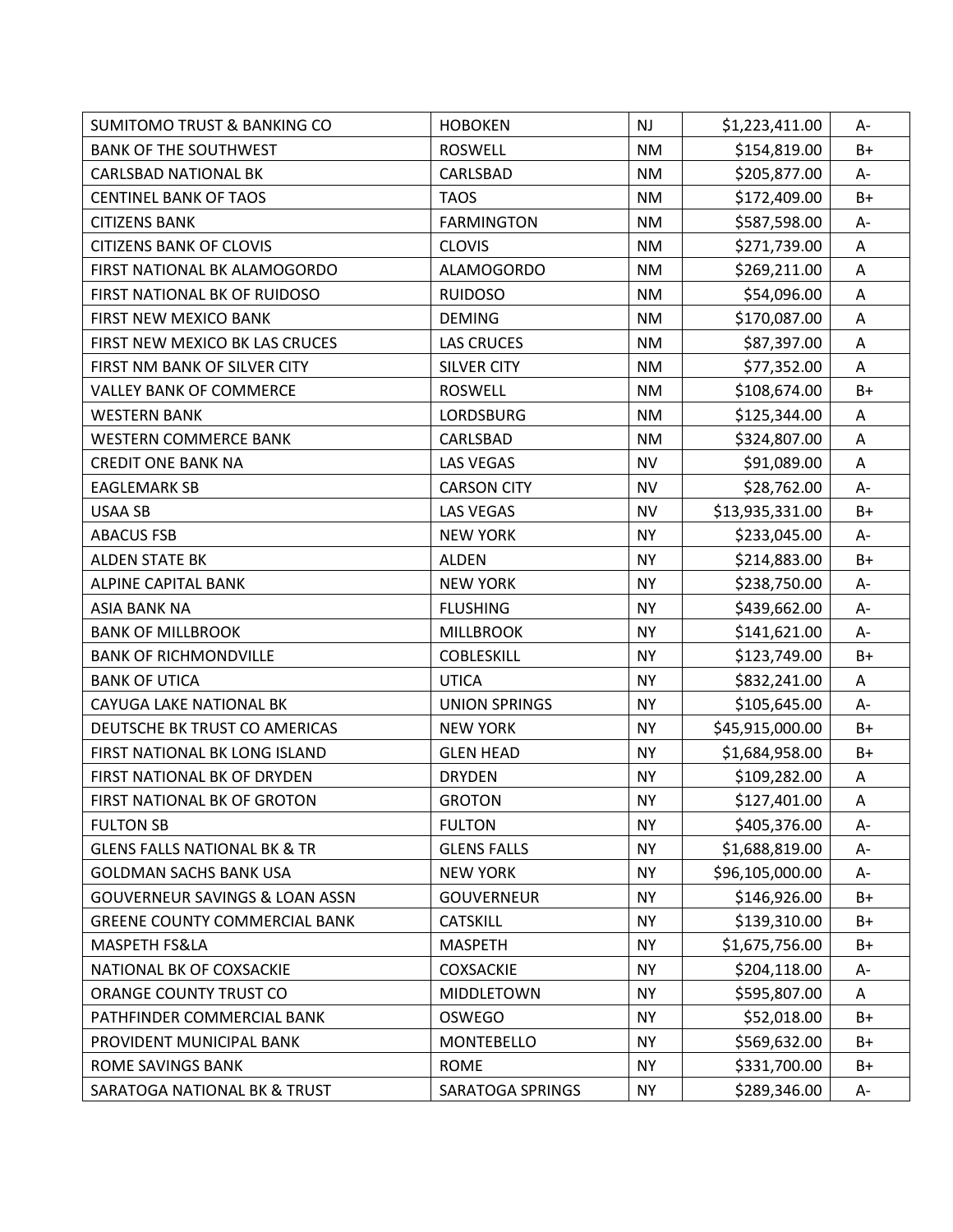| <b>STEUBEN TRUST CO</b>                   | <b>HORNELL</b>       | <b>NY</b> | \$367,530.00   | B+    |
|-------------------------------------------|----------------------|-----------|----------------|-------|
| <b>BARTLETT FARMERS BANK</b>              | <b>CUTLER</b>        | OH        | \$61,608.00    | $B+$  |
| <b>CITIZENS BANK CO</b>                   | <b>BEVERLY</b>       | OH        | \$89,364.00    | B+    |
| <b>CORN CITY STATE BK</b>                 | <b>DESHLER</b>       | OH        | \$54,537.00    | A-    |
| <b>CREDIT FIRST NA</b>                    | <b>BROOK PARK</b>    | OH        | \$21,768.00    | $B+$  |
| EDON STATE BK CO OF EDON OHIO             | <b>EDON</b>          | OH        | \$58,961.00    | B+    |
| <b>FARMERS SB</b>                         | <b>SPENCER</b>       | OH        | \$251,140.00   | A-    |
| <b>FDS BANK</b>                           | <b>MASON</b>         | OH        | \$100,790.00   | A     |
| <b>FIRST BANK OF OHIO</b>                 | <b>TIFFIN</b>        | OH        | \$161,108.00   | Α     |
| FIRST NATIONAL BK NEW BREMEN              | <b>NEW BREMEN</b>    | OH        | \$227,620.00   | $B+$  |
| <b>HAMLER STATE BK</b>                    | <b>HAMLER</b>        | OH        | \$62,415.00    | $B+$  |
| HOME SAVINGS & LOAN CO OF KENTON OHIO     | <b>KENTON</b>        | OH        | \$107,897.00   | A-    |
| <b>KILLBUCK SB CO</b>                     | <b>KILLBUCK</b>      | OH        | \$395,019.00   | B+    |
| <b>KINGSTON NATIONAL BK</b>               | <b>KINGSTON</b>      | OH        | \$181,440.00   | $B+$  |
| <b>NATIONWIDE BANK</b>                    | <b>COLUMBUS</b>      | OH        | \$3,759,215.00 | A-    |
| <b>OTTOVILLE BANK CO</b>                  | <b>OTTOVILLE</b>     | OH        | \$71,408.00    | $A -$ |
| PEOPLES BANK CO                           | <b>COLDWATER</b>     | OH        | \$347,211.00   | A-    |
| <b>SAVINGS BANK</b>                       | <b>CIRCLEVILLE</b>   | OH        | \$264,206.00   | $B+$  |
| <b>SETTLERS BANK</b>                      | <b>MARIETTA</b>      | OH        | \$99,580.00    | $B+$  |
| <b>SPRING VALLEY BANK</b>                 | <b>WYOMING</b>       | OH        | \$70,736.00    | A-    |
| <b>ST HENRY BANK</b>                      | <b>SAINT HENRY</b>   | OH        | \$210,586.00   | $A+$  |
| <b>1ST BANK &amp; TRUST</b>               | <b>BROKEN BOW</b>    | OK        | \$110,440.00   | Α     |
| AMERICAN HERITAGE BANK                    | SAPULPA              | OK        | \$674,531.00   | A-    |
| AMERICAN NATIONAL BK                      | ARDMORE              | OK        | \$272,692.00   | $B+$  |
| <b>BANCFIRST</b>                          | OKLAHOMA CITY        | OK        | \$4,582,548.00 | $B+$  |
| <b>BANK2</b>                              | <b>OKLAHOMA CITY</b> | OK        | \$85,072.00    | $B+$  |
| <b>BANK OF COMMERCE</b>                   | STILWELL             | OK        | \$93,535.00    | A-    |
| <b>BANK OF CUSHING &amp; TRUST CO</b>     | <b>CUSHING</b>       | OK        | \$89,571.00    | A-    |
| <b>BANK OF EUFAULA</b>                    | <b>EUFAULA</b>       | OK        | \$85,008.00    | $B+$  |
| <b>BANK OF LAVERNE</b>                    | LAVERNE              | OK        | \$54,152.00    | B+    |
| <b>BANK OF THE PANHANDLE</b>              | <b>GUYMON</b>        | OK        | \$113,783.00   | A     |
| CENTRAL NATIONAL BK OF POTEAU             | POTEAU               | OK        | \$198,911.00   | B+    |
| <b>CITIZENS BANK OF ADA</b>               | <b>ADA</b>           | OK        | \$167,844.00   | B+    |
| CITY NB&TC OF LAWTON OKLAHOMA             | <b>LAWTON</b>        | OK        | \$260,285.00   | Α     |
| <b>CLEO STATE BK</b>                      | <b>CLEO SPRINGS</b>  | OK        | \$71,008.00    | Α     |
| <b>COMMUNITY NATIONAL BK OKARCHE</b>      | <b>OKARCHE</b>       | OK        | \$65,466.00    | Α     |
| <b>FARMERS &amp; MERCH NB OF FAIRVIEW</b> | <b>FAIRVIEW</b>      | OK        | \$76,130.00    | A     |
| <b>FARMERS &amp; MERCHANTS BANK</b>       | <b>ARNETT</b>        | OK        | \$42,904.00    | A-    |
| FIRST BANK & TRUST CO                     | <b>PERRY</b>         | OK        | \$118,835.00   | Α     |
| FIRST BANK OF OKARCHE                     | <b>OKARCHE</b>       | OK        | \$56,427.00    | A-    |
| FIRST FARMERS NB OF WAURIKA               | <b>WAURIKA</b>       | OK        | \$42,156.00    | A-    |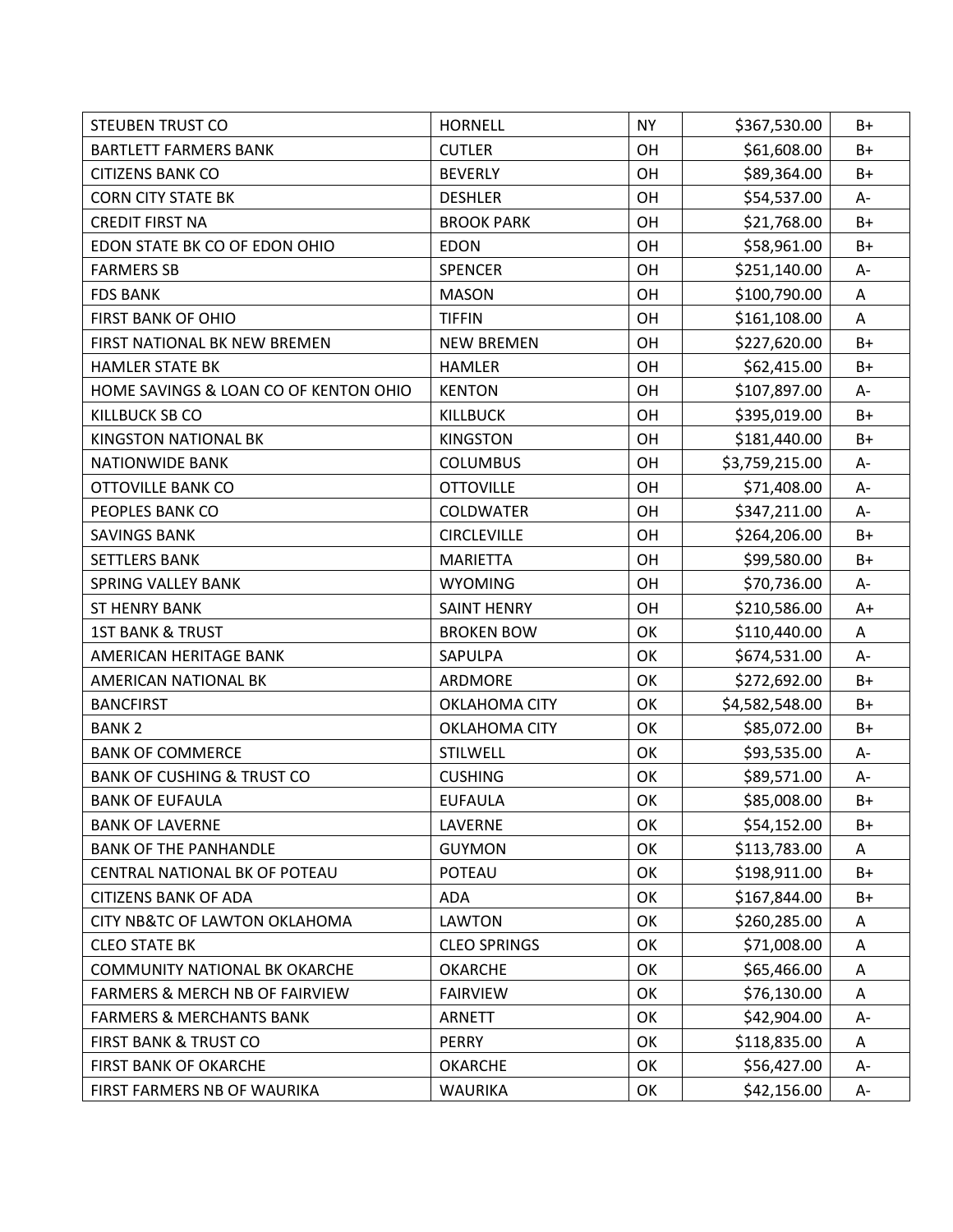| <b>FIRST NATIONAL BK</b>                 | MIDWEST CITY     | OK        | \$400,517.00   | B+    |
|------------------------------------------|------------------|-----------|----------------|-------|
| <b>FIRST NATIONAL BK</b>                 | <b>IDABEL</b>    | OK        | \$81,998.00    | $B+$  |
| FIRST NATIONAL BK & TRUST CO             | CHICKASHA        | OK        | \$359,187.00   | A-    |
| FIRST NATIONAL BK & TRUST CO             | WEATHERFORD      | OK        | \$109,818.00   | $A -$ |
| FIRST NATIONAL BK & TRUST CO             | <b>MCALESTER</b> | OK        | \$445,682.00   | $B+$  |
| FIRST NATIONAL BK IN MARLOW              | <b>MARLOW</b>    | OK        | \$64,636.00    | B+    |
| FIRST NATIONAL BK OF HOOKER              | <b>HOOKER</b>    | OK        | \$55,605.00    | A-    |
| FIRST NATIONAL BK OF PAWNEE              | <b>PAWNEE</b>    | OK        | \$59,180.00    | B+    |
| FIRST NATIONAL BK OF SEILING             | <b>SEILING</b>   | OK        | \$64,290.00    | B+    |
| FIRST NATIONAL BK OF TEXHOMA             | <b>TEXHOMA</b>   | OK        | \$126,548.00   | $B+$  |
| FIRST NATIONAL BK OF THOMAS              | <b>THOMAS</b>    | OK        | \$37,722.00    | $B+$  |
| FIRST NATIONAL BK SALLISAW               | SALLISAW         | OK        | \$206,719.00   | $B+$  |
| <b>FIRST STATE BK</b>                    | ANADARKO         | OK        | \$79,482.00    | A     |
| <b>FIRST STATE BK OF PORTER</b>          | <b>PORTER</b>    | OK        | \$34,068.00    | A-    |
| <b>FIRSTBANK</b>                         | <b>ANTLERS</b>   | OK        | \$196,453.00   | $B+$  |
| FORT SILL NATIONAL BK                    | <b>FORT SILL</b> | OK        | \$354,657.00   | A     |
| <b>IDABEL NATIONAL BK</b>                | <b>IDABEL</b>    | OK        | \$106,746.00   | $B+$  |
| <b>LATIMER STATE BK</b>                  | <b>WILBURTON</b> | OK        | \$73,728.00    | А-    |
| OKEMAH NATIONAL BK                       | <b>OKEMAH</b>    | OK        | \$69,544.00    | A-    |
| <b>OKLAHOMA BANK &amp; TRUST CO</b>      | <b>CLINTON</b>   | OK        | \$136,786.00   | $A+$  |
| PAULS VALLEY NATIONAL BK                 | PAULS VALLEY     | OK        | \$164,988.00   | B+    |
| PAYNE COUNTY BANK                        | <b>PERKINS</b>   | OK        | \$115,329.00   | Α     |
| PEOPLES BANK                             | <b>WESTVILLE</b> | OK        | \$53,267.00    | A-    |
| PEOPLES NATIONAL BK CHECOTAH             | CHECOTAH         | OK        | \$120,136.00   | A     |
| <b>SECURITY STATE BK</b>                 | <b>CHEYENNE</b>  | OK        | \$137,201.00   | A-    |
| <b>SHAMROCK BANK NA</b>                  | COALGATE         | OK        | \$239,107.00   | A-    |
| <b>SOONER STATE BK</b>                   | <b>TUTTLE</b>    | OK        | \$145,182.00   | A     |
| STATE BK OF WYNNEWOOD                    | WYNNEWOOD        | OK        | \$65,173.00    | $A-$  |
| <b>STOCK EXCHANGE BANK</b>               | <b>WOODWARD</b>  | OK        | \$177,543.00   | $B+$  |
| <b>WALTERS BANK &amp; TRUST CO</b>       | <b>WALTERS</b>   | OK        | \$54,063.00    | B+    |
| <b>WASHITA VALLEY BANK</b>               | <b>FORT COBB</b> | OK        | \$35,177.00    | А-    |
| PIONEER TRUST BANK NA                    | SALEM            | <b>OR</b> | \$283,668.00   | $B+$  |
| <b>BANK OF LANDISBURG</b>                | LANDISBURG       | PA        | \$241,911.00   | А-    |
| <b>CITIZENS &amp; NORTHERN BANK</b>      | WELLSBORO        | PA        | \$1,297,929.00 | $B+$  |
| <b>COMMERCIAL BANK &amp; TRUST OF PA</b> | <b>LATROBE</b>   | PA        | \$365,192.00   | A     |
| COMMUNITY NATIONAL BK OF NW PA           | <b>ALBION</b>    | PA        | \$75,132.00    | А-    |
| <b>FARMERS BUILDING &amp; SB</b>         | <b>ROCHESTER</b> | PA        | \$73,217.00    | B+    |
| FIRST NATIONAL BK & TRUST CO             | <b>NEWTOWN</b>   | PA        | \$718,752.00   | $B+$  |
| FIRST NATIONAL BK OF LIVERPOOL           | <b>LIVERPOOL</b> | PA        | \$44,399.00    | А-    |
| <b>GRATZ NATIONAL BK</b>                 | <b>GRATZ</b>     | PA        | \$146,071.00   | A     |
| HAMLIN BANK & TRUST CO                   | SMETHPORT        | PA        | \$374,266.00   | Α     |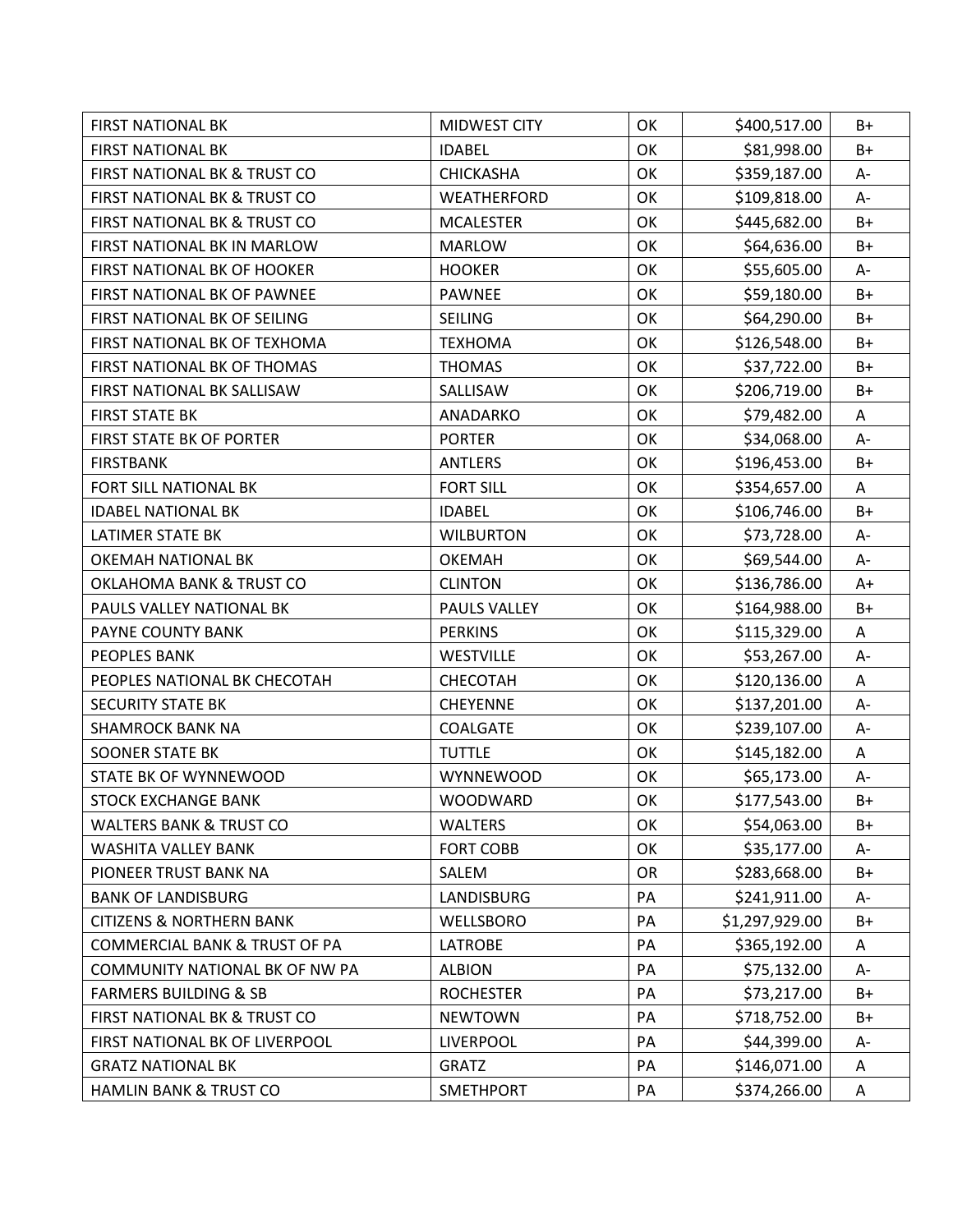| <b>HAVERFORD TRUST CO</b>             | <b>RADNOR</b>        | PA             | \$112,742.00   | B+   |
|---------------------------------------|----------------------|----------------|----------------|------|
| HONESDALE NATIONAL BK                 | HONESDALE            | PA             | \$532,549.00   | B+   |
| <b>JERSEY SHORE STATE BK</b>          | WILLIAMSPORT         | PA             | \$704,228.00   | B+   |
| <b>MARQUETTE SB</b>                   | ERIE                 | PA             | \$702,544.00   | А-   |
| MIFFLINBURG BANK & TRUST CO           | <b>MIFFLINBURG</b>   | PA             | \$308,374.00   | A-   |
| <b>MILTON SAVINGS BANK</b>            | <b>MILTON</b>        | PA             | \$64,533.00    | $B+$ |
| <b>NEFFS NATIONAL BK</b>              | <b>NEFFS</b>         | PA             | \$271,589.00   | A    |
| <b>NEW TRIPOLI BANK</b>               | <b>NEW TRIPOLI</b>   | PA             | \$303,793.00   | A-   |
| PENN SECURITY BANK & TRUST CO         | <b>SCRANTON</b>      | PA             | \$896,835.00   | B+   |
| PORT RICHMOND SAVINGS                 | PHILADELPHIA         | PA             | \$62,267.00    | A-   |
| SEI PRIVATE TRUST CO                  | <b>OAKS</b>          | PA             | \$109,799.00   | $B+$ |
| <b>TURBOTVILLE NATIONAL BK</b>        | <b>TURBOTVILLE</b>   | PA             | \$114,985.00   | A-   |
| <b>WAYNE BANK</b>                     | HONESDALE            | PA             | \$534,304.00   | A    |
| TALBOTS CLASSICS NATIONAL BK          | <b>LINCOLN</b>       | R <sub>l</sub> | \$11,950.00    | B+   |
| <b>BANK OF CLARENDON</b>              | <b>MANNING</b>       | SC             | \$192,555.00   | $A-$ |
| <b>BANK OF SOUTH CAROLINA</b>         | CHARLESTON           | SC             | \$261,195.00   | A-   |
| <b>BANK OF YORK</b>                   | <b>YORK</b>          | SC             | \$179,551.00   | $B+$ |
| <b>CAROLINA BANK &amp; TRUST CO</b>   | <b>DARLINGTON</b>    | SC             | \$342,323.00   | $B+$ |
| <b>COMMERCIAL BANK</b>                | <b>HONEA PATH</b>    | SC             | \$131,696.00   | A    |
| <b>FARMERS &amp; MERCH BANK OF SC</b> | <b>HOLLY HILL</b>    | SC             | \$230,886.00   | А-   |
| FIRST PIEDMONT FS&LA OF GAFFNEY       | <b>GAFFNEY</b>       | SC             | \$279,349.00   | A    |
| PALMETTO STATE BK                     | <b>HAMPTON</b>       | SC             | \$486,412.00   | A-   |
| <b>1ST FINANCIAL BANK USA</b>         | <b>DAKOTA DUNES</b>  | SD             | \$473,601.00   | A-   |
| AMERICAN STATE BK OF PIERRE           | <b>PIERRE</b>        | SD             | \$136,905.00   | A    |
| <b>CAMPBELL COUNTY BANK</b>           | <b>HERREID</b>       | SD             | \$92,063.00    | B+   |
| <b>CITIZENS STATE BK OF ARLINGTON</b> | <b>ARLINGTON</b>     | SD             | \$89,162.00    | B+   |
| <b>FARMERS STATE BK</b>               | <b>PARKSTON</b>      | SD             | \$127,884.00   | Α    |
| <b>FIRST FIDELITY BANK</b>            | <b>BURKE</b>         | SD             | \$281,023.00   | A    |
| <b>FIRST NATIONAL BK</b>              | <b>FORT PIERRE</b>   | SD             | \$639,031.00   | $B+$ |
| FIRST NATIONAL BK IN PHILIP           | PHILIP               | SD             | \$152,679.00   | A-   |
| <b>FIRST PREMIER BANK</b>             | <b>SIOUX FALLS</b>   | SD             | \$1,186,961.00 | A    |
| FIRST STATE BK OF CLAREMONT           | <b>GROTON</b>        | SD             | \$48,455.00    | $B+$ |
| <b>FIRST WESTERN FSB</b>              | <b>RAPID CITY</b>    | SD             | \$36,027.00    | $B+$ |
| <b>IPSWICH STATE BK</b>               | <b>IPSWICH</b>       | SD             | \$46,522.00    | $B+$ |
| <b>MENNO STATE BK</b>                 | <b>MENNO</b>         | SD             | \$30,228.00    | B+   |
| <b>PIONEER BANK &amp; TRUST</b>       | <b>BELLE FOURCHE</b> | <b>SD</b>      | \$408,648.00   | А-   |
| RICHLAND STATE BK                     | <b>BRUCE</b>         | SD             | \$31,513.00    | А-   |
| ROBERTS COUNTY NB OF SISSETON         | <b>SISSETON</b>      | SD             | \$48,633.00    | A-   |
| <b>SECURITY STATE BK</b>              | <b>TYNDALL</b>       | SD             | \$30,302.00    | $B+$ |
| <b>SECURITY STATE BK</b>              | ALEXANDRIA           | SD             | \$65,394.00    | B+   |
| <b>TARGET NATIONAL BK</b>             | <b>SIOUX FALLS</b>   | SD             | \$117,089.00   | A    |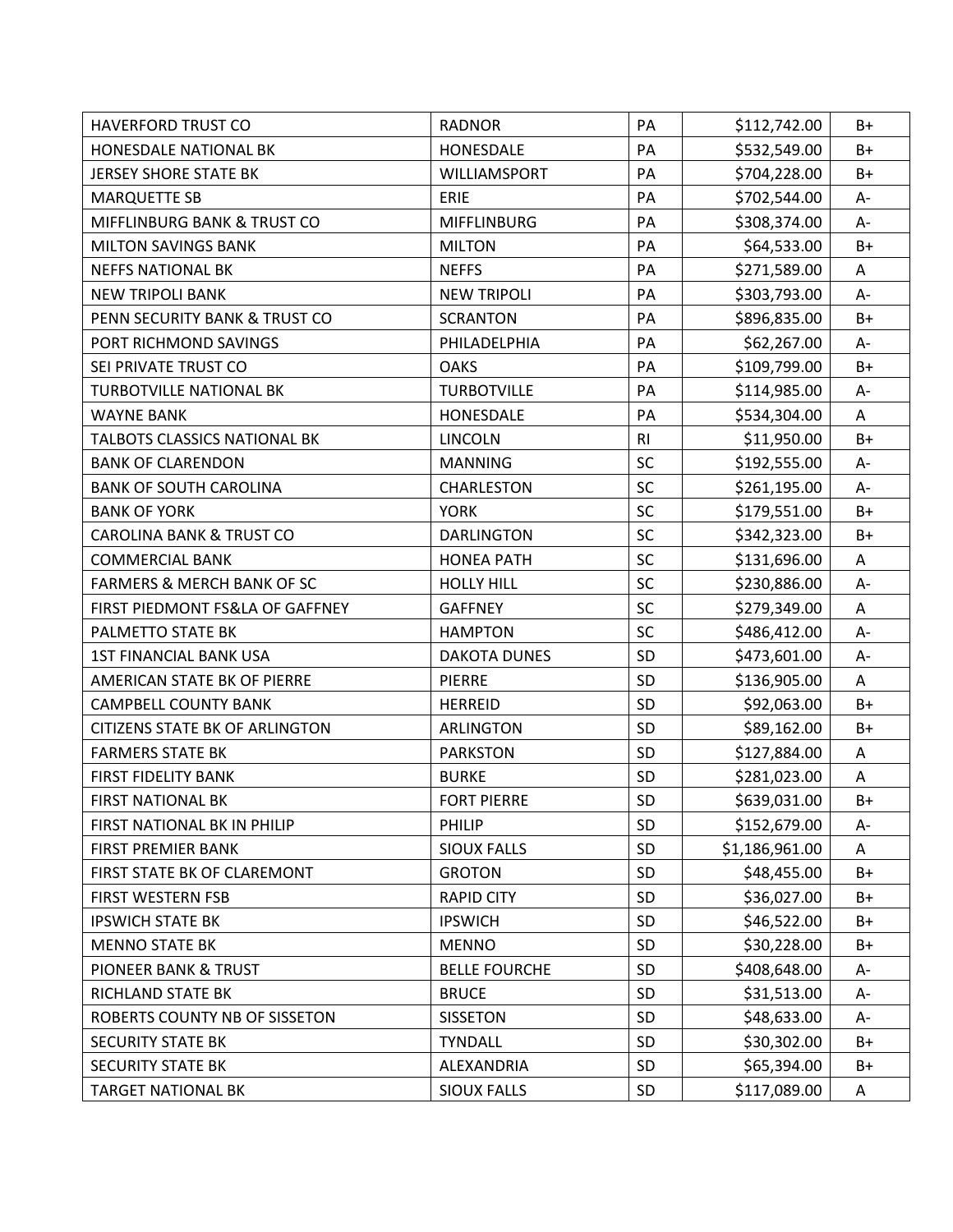| <b>BANK OF CROCKETT</b>                  | <b>BELLS</b>         | <b>TN</b> | \$118,331.00   | B+   |
|------------------------------------------|----------------------|-----------|----------------|------|
| <b>BANK OF DICKSON</b>                   | <b>DICKSON</b>       | <b>TN</b> | \$187,256.00   | $B+$ |
| <b>BANK OF HALLS</b>                     | <b>HALLS</b>         | <b>TN</b> | \$64,340.00    | B+   |
| <b>BANK OF WAYNESBORO</b>                | WAYNESBORO           | <b>TN</b> | \$147,071.00   | A-   |
| <b>CITIZENS B&amp;TC GRAINGER COUNTY</b> | <b>RUTLEDGE</b>      | <b>TN</b> | \$169,114.00   | A    |
| <b>CITIZENS BANK</b>                     | <b>CARTHAGE</b>      | <b>TN</b> | \$507,434.00   | Α    |
| <b>ELIZABETHTON FSB</b>                  | <b>ELIZABETHTON</b>  | TN        | \$330,966.00   | A-   |
| <b>FINANCIAL FSB</b>                     | <b>MEMPHIS</b>       | TN        | \$322,411.00   | $B+$ |
| FIRST COMMUNITY BK OF BEDFORD            | SHELBYVILLE          | <b>TN</b> | \$298,725.00   | A-   |
| FIRST NATIONAL BK MANCHESTER             | <b>MANCHESTER</b>    | TN        | \$195,206.00   | $B+$ |
| FIRST NATIONAL BK MCMINNVILLE            | MCMINNVILLE          | <b>TN</b> | \$411,585.00   | $B+$ |
| FIRST NATIONAL BK OF TENNESSEE           | <b>LIVINGSTON</b>    | <b>TN</b> | \$597,889.00   | $B+$ |
| <b>GATES BANKING &amp; TRUST CO</b>      | <b>GATES</b>         | TN        | \$40,535.00    | B+   |
| <b>SECURITY BANK &amp; TRUST CO</b>      | <b>PARIS</b>         | <b>TN</b> | \$165,759.00   | A-   |
| <b>UNION BANK</b>                        | <b>JELLICO</b>       | TN        | \$60,797.00    | A-   |
| AMERICAN STATE BK                        | <b>LUBBOCK</b>       | <b>TX</b> | \$2,501,627.00 | A-   |
| <b>AMISTAD BANK</b>                      | <b>DEL RIO</b>       | <b>TX</b> | \$19,377.00    | A-   |
| <b>AUSTIN BANK TEXAS NA</b>              | <b>JACKSONVILLE</b>  | <b>TX</b> | \$1,099,091.00 | A-   |
| <b>BANDERA BANK</b>                      | <b>BANDERA</b>       | <b>TX</b> | \$43,226.00    | $B+$ |
| <b>BANK OF DESOTO NA</b>                 | <b>DESOTO</b>        | <b>TX</b> | \$162,362.00   | A-   |
| <b>BANK OF SAN JACINTO COUNTY</b>        | <b>COLDSPRING</b>    | <b>TX</b> | \$32,610.00    | B+   |
| <b>BIG BEND BANKS NA</b>                 | <b>MARFA</b>         | <b>TX</b> | \$80,875.00    | A    |
| <b>BROADWAY NATIONAL BK</b>              | <b>SAN ANTONIO</b>   | <b>TX</b> | \$2,339,697.00 | $B+$ |
| <b>BUCKHOLTS STATE BK</b>                | <b>BUCKHOLTS</b>     | <b>TX</b> | \$56,369.00    | A-   |
| <b>BURTON STATE BK</b>                   | <b>BURTON</b>        | <b>TX</b> | \$51,253.00    | A-   |
| <b>CARMINE STATE BK</b>                  | CARMINE              | <b>TX</b> | \$51,561.00    | $B+$ |
| <b>CITIZENS 1ST BANK</b>                 | <b>TYLER</b>         | <b>TX</b> | \$717,012.00   | $A+$ |
| <b>CITIZENS BANK</b>                     | <b>CLAUDE</b>        | TX        | \$104,221.00   | $B+$ |
| <b>CITIZENS NATIONAL BK</b>              | <b>HENDERSON</b>     | <b>TX</b> | \$861,340.00   | $B+$ |
| <b>CITIZENS NB AT BROWNWOOD</b>          | <b>BROWNWOOD</b>     | <b>TX</b> | \$181,956.00   | Α    |
| <b>CITIZENS NB OF CROSBYTON</b>          | <b>CROSBYTON</b>     | <b>TX</b> | \$40,246.00    | A-   |
| <b>CITIZENS NB OF WILLS POINT</b>        | <b>WILLS POINT</b>   | <b>TX</b> | \$89,090.00    | A    |
| <b>CITIZENS STATE BK</b>                 | <b>SEALY</b>         | <b>TX</b> | \$173,506.00   | А-   |
| <b>CITIZENS STATE BK</b>                 | <b>ROMA</b>          | <b>TX</b> | \$71,157.00    | $B+$ |
| <b>CITIZENS STATE BK</b>                 | <b>BUFFALO</b>       | <b>TX</b> | \$387,001.00   | $B+$ |
| CITY NATIONAL BK COLORADO CITY           | <b>COLORADO CITY</b> | <b>TX</b> | \$88,661.00    | А-   |
| <b>CITY NATIONAL BK OF SAN SABA</b>      | <b>SAN SABA</b>      | TX        | \$50,150.00    | B+   |
| <b>COMANCHE NATIONAL BK</b>              | <b>COMANCHE</b>      | <b>TX</b> | \$238,707.00   | A    |
| <b>COMMERCE BANK</b>                     | LAREDO               | <b>TX</b> | \$552,934.00   | A-   |
| <b>COMMERCIAL NATIONAL BK BRADY</b>      | <b>BRADY</b>         | <b>TX</b> | \$111,723.00   | $A+$ |
| <b>COMMUNITY NATIONAL BK &amp; TRUST</b> | <b>CORSICANA</b>     | <b>TX</b> | \$350,736.00   | A+   |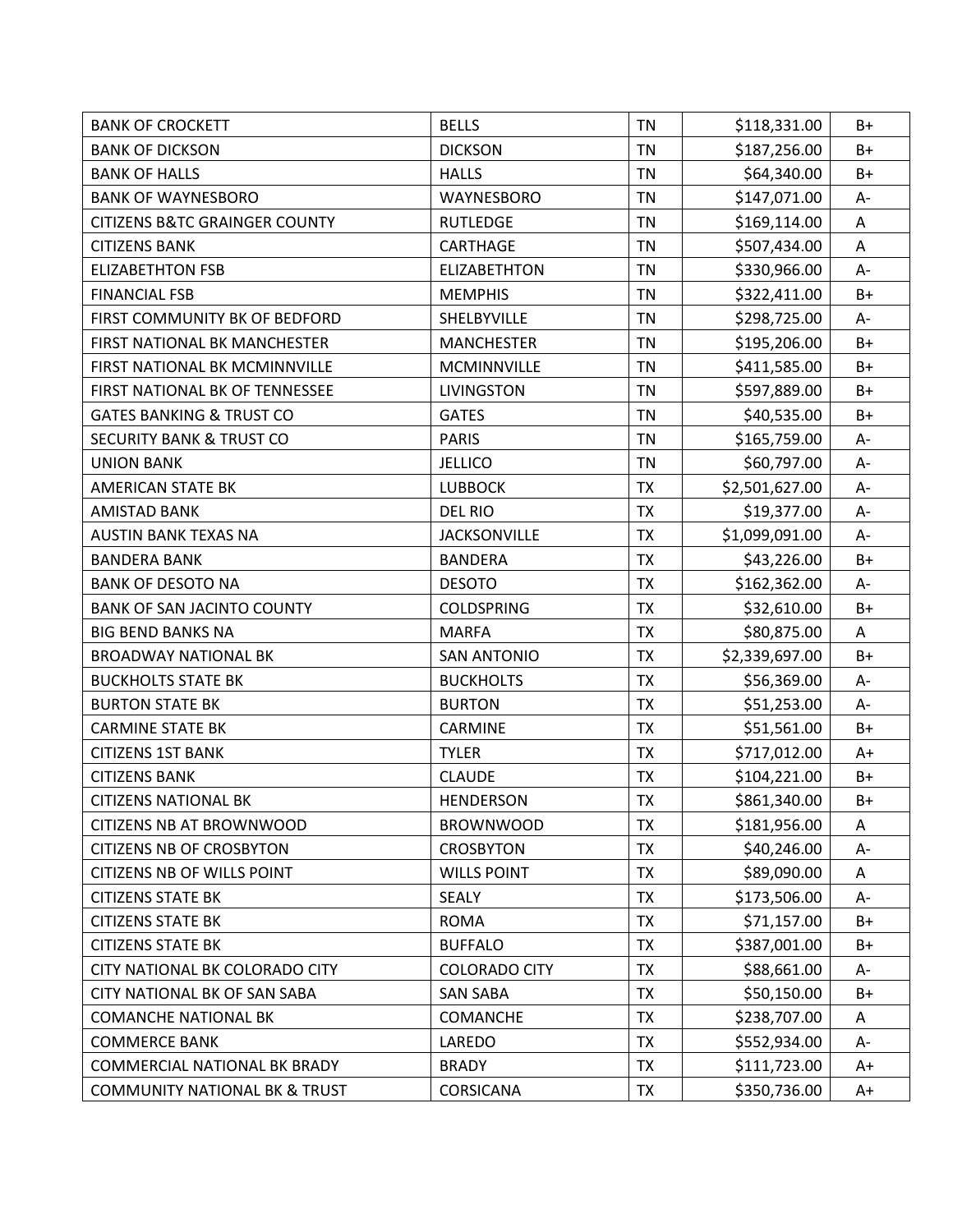| <b>DILLEY STATE BK</b>              | <b>DILLEY</b>         | <b>TX</b> | \$75,816.00    | A-    |
|-------------------------------------|-----------------------|-----------|----------------|-------|
| DONLEY COUNTY STATE BK              | <b>CLARENDON</b>      | <b>TX</b> | \$38,252.00    | $B+$  |
| <b>EXTRACO BANKS NA</b>             | <b>TEMPLE</b>         | <b>TX</b> | \$1,189,945.00 | B+    |
| <b>FALLS CITY NATIONAL BK</b>       | <b>FALLS CITY</b>     | <b>TX</b> | \$152,168.00   | $B+$  |
| <b>FARMERS &amp; MERCHANTS BANK</b> | DE LEON               | <b>TX</b> | \$56,063.00    | $A -$ |
| <b>FARMERS STATE BK</b>             | <b>GROESBECK</b>      | <b>TX</b> | \$112,612.00   | А-    |
| <b>FARMERS STATE BK</b>             | <b>CENTER</b>         | <b>TX</b> | \$314,670.00   | $B+$  |
| <b>FAYETTEVILLE BANK</b>            | <b>FAYETTEVILLE</b>   | <b>TX</b> | \$223,334.00   | B+    |
| <b>FIRST ASSOCIATIONS BANK</b>      | <b>DALLAS</b>         | <b>TX</b> | \$242,091.00   | B+    |
| FIRST BANK OF MULESHOE              | <b>MULESHOE</b>       | <b>TX</b> | \$95,892.00    | A-    |
| <b>FIRST COMMAND BANK</b>           | <b>FORT WORTH</b>     | <b>TX</b> | \$602,542.00   | A-    |
| <b>FIRST FINANCIAL BANK</b>         | <b>HEREFORD</b>       | <b>TX</b> | \$152,007.00   | $B+$  |
| FIRST FINANCIAL BANK NA             | MINERAL WELLS         | <b>TX</b> | \$190,616.00   | А-    |
| FIRST FINANCIAL BANK NA             | <b>SAN ANGELO</b>     | <b>TX</b> | \$371,874.00   | A-    |
| FIRST FINANCIAL BANK NA             | ABILENE               | <b>TX</b> | \$1,183,576.00 | A-    |
| FIRST FINANCIAL BANK NA             | EASTLAND              | <b>TX</b> | \$154,311.00   | $A -$ |
| FIRST FINANCIAL BANK NA             | <b>CLEBURNE</b>       | <b>TX</b> | \$277,636.00   | $B+$  |
| FIRST FINANCIAL BANK NA             | SWEETWATER            | <b>TX</b> | \$148,307.00   | $B+$  |
| FIRST LIBERTY NATIONAL BK           | <b>LIBERTY</b>        | <b>TX</b> | \$281,474.00   | A-    |
| FIRST NATIONAL BK FALFURRIAS        | <b>FALFURRIAS</b>     | <b>TX</b> | \$62,938.00    | B+    |
| FIRST NATIONAL BK HEBBRONVILLE      | HEBBRONVILLE          | <b>TX</b> | \$119,203.00   | A-    |
| FIRST NATIONAL BK LIVINGSTON        | <b>LIVINGSTON</b>     | <b>TX</b> | \$264,321.00   | $A+$  |
| FIRST NATIONAL BK MOUNT VERNON      | <b>MOUNT VERNON</b>   | <b>TX</b> | \$137,836.00   | A-    |
| FIRST NATIONAL BK OF ALBANY         | <b>ALBANY</b>         | <b>TX</b> | \$365,823.00   | A-    |
| FIRST NATIONAL BK OF ALVIN          | <b>ALVIN</b>          | <b>TX</b> | \$106,060.00   | $A+$  |
| FIRST NATIONAL BK OF ASPERMONT      | <b>ASPERMONT</b>      | <b>TX</b> | \$41,202.00    | A-    |
| FIRST NATIONAL BK OF BELLVILLE      | <b>BELLVILLE</b>      | <b>TX</b> | \$338,039.00   | B+    |
| FIRST NATIONAL BK OF ELDORADO       | <b>ELDORADO</b>       | <b>TX</b> | \$43,846.00    | $B+$  |
| FIRST NATIONAL BK OF FLOYDADA       | <b>FLOYDADA</b>       | <b>TX</b> | \$84,743.00    | A-    |
| FIRST NATIONAL BK OF GRANBURY       | <b>GRANBURY</b>       | <b>TX</b> | \$380,121.00   | B+    |
| FIRST NATIONAL BK OF JASPER         | <b>JASPER</b>         | <b>TX</b> | \$216,127.00   | B+    |
| FIRST NATIONAL BK OF MOODY          | <b>MOODY</b>          | <b>TX</b> | \$53,929.00    | B+    |
| FIRST NB OF HUGHES SPRINGS          | <b>HUGHES SPRINGS</b> | <b>TX</b> | \$182,379.00   | А-    |
| <b>FIRST STATE BK</b>               | YOAKUM                | <b>TX</b> | \$126,643.00   | Α     |
| <b>FIRST STATE BK</b>               | <b>COLUMBUS</b>       | <b>TX</b> | \$97,273.00    | A     |
| <b>FIRST STATE BK</b>               | <b>THREE RIVERS</b>   | <b>TX</b> | \$97,772.00    | А-    |
| <b>FIRST STATE BK</b>               | <b>HUNTSVILLE</b>     | <b>TX</b> | \$162,856.00   | А-    |
| <b>FIRST STATE BK</b>               | <b>ATHENS</b>         | <b>TX</b> | \$320,898.00   | А-    |
| <b>FIRST STATE BK</b>               | SHALLOWATER           | <b>TX</b> | \$48,266.00    | B+    |
| <b>FIRST STATE BK</b>               | <b>OVERTON</b>        | <b>TX</b> | \$45,570.00    | $B+$  |
| <b>FIRST STATE BK</b>               | VAN                   | TX        | \$42,724.00    | $B+$  |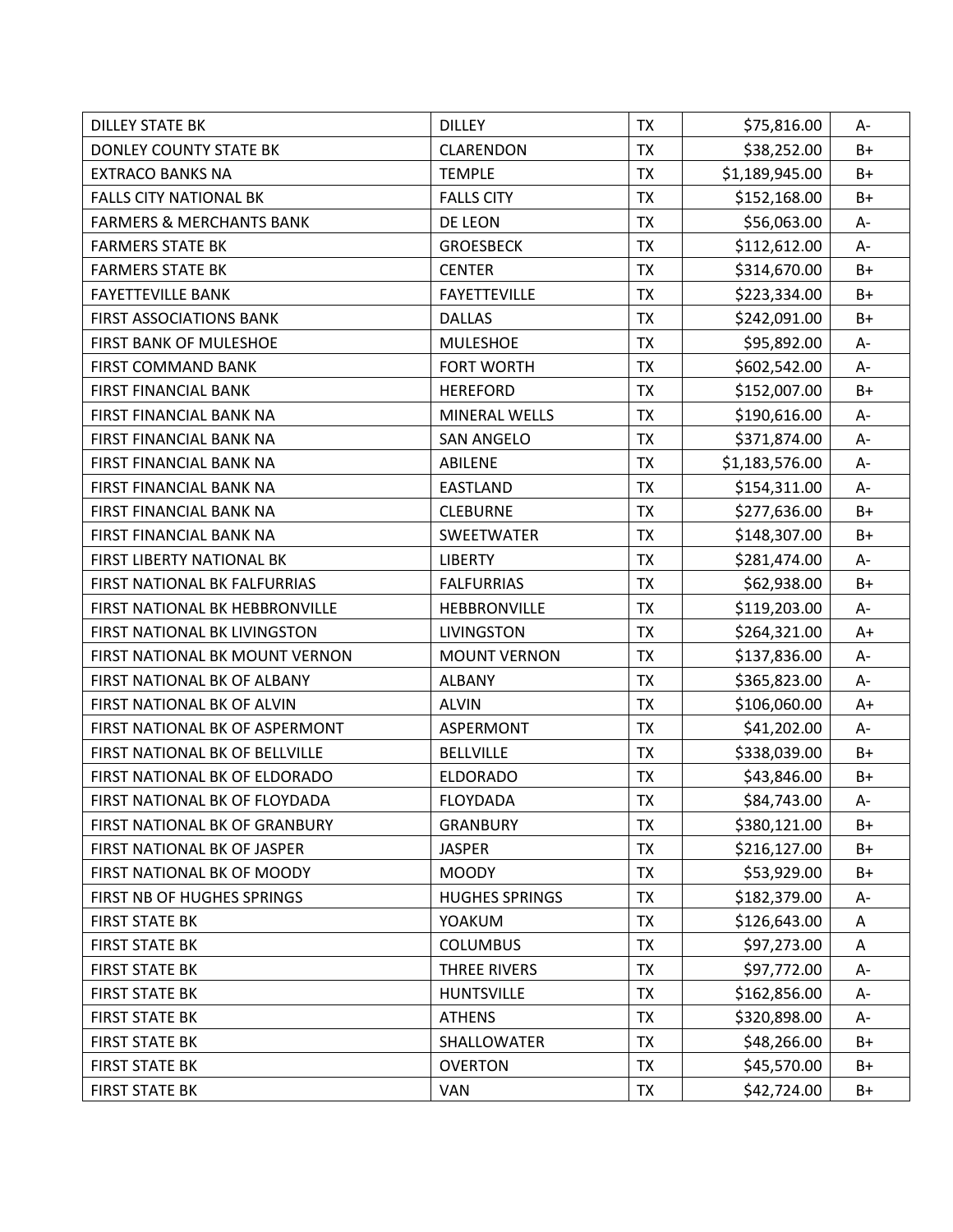| <b>FIRST STATE BK</b>                    | <b>STRATFORD</b>    | <b>TX</b> | \$184,724.00    | B+    |
|------------------------------------------|---------------------|-----------|-----------------|-------|
| <b>FIRST STATE BK &amp; TRUST CO</b>     | CARTHAGE            | <b>TX</b> | \$384,667.00    | A     |
| FIRST STATE BK MINERAL WELLS             | MINERAL WELLS       | <b>TX</b> | \$81,277.00     | A-    |
| FIRST STATE BK OF BURNET                 | <b>BURNET</b>       | <b>TX</b> | \$188,673.00    | $A+$  |
| FIRST STATE BK OF LIVINGSTON             | <b>LIVINGSTON</b>   | <b>TX</b> | \$273,969.00    | А-    |
| <b>FIRST TEXAS BANK</b>                  | <b>ROUND ROCK</b>   | <b>TX</b> | \$170,826.00    | А-    |
| <b>FIRST TEXAS BANK</b>                  | <b>LAMPASAS</b>     | <b>TX</b> | \$103,751.00    | A-    |
| <b>FIRST TEXAS BANK</b>                  | KILLEEN             | <b>TX</b> | \$246,567.00    | A-    |
| <b>FIRST TEXAS BANK</b>                  | <b>GEORGETOWN</b>   | <b>TX</b> | \$299,044.00    | B+    |
| <b>FIRSTBANK SOUTHWEST</b>               | <b>AMARILLO</b>     | <b>TX</b> | \$721,295.00    | A     |
| FIRST-LOCKHART NATIONAL BK               | <b>LOCKHART</b>     | <b>TX</b> | \$149,401.00    | $B+$  |
| <b>GRAHAM SAVINGS &amp; LOAN ASSN FA</b> | <b>GRAHAM</b>       | <b>TX</b> | \$135,560.00    | $B+$  |
| <b>GRUVER STATE BK</b>                   | <b>GRUVER</b>       | <b>TX</b> | \$52,012.00     | A-    |
| <b>HENDERSON FSB</b>                     | <b>HENDERSON</b>    | <b>TX</b> | \$101,328.00    | $B+$  |
| <b>HORIZON BANK SSB</b>                  | <b>AUSTIN</b>       | <b>TX</b> | \$208,875.00    | B+    |
| <b>HOUSTON COMMUNITY BANK NA</b>         | <b>HOUSTON</b>      | <b>TX</b> | \$243,944.00    | $B+$  |
| <b>INDUSTRY STATE BK</b>                 | <b>INDUSTRY</b>     | <b>TX</b> | \$360,774.00    | $B+$  |
| INTERNATIONAL BK OF COMMERCE             | LAREDO              | <b>TX</b> | \$10,009,177.00 | А-    |
| INTERNATIONAL BK OF COMMERCE             | ZAPATA              | <b>TX</b> | \$532,657.00    | A-    |
| INTERNATIONAL BK OF COMMERCE             | <b>BROWNSVILLE</b>  | <b>TX</b> | \$878,577.00    | А-    |
| <b>INWOOD NATIONAL BK</b>                | <b>DALLAS</b>       | <b>TX</b> | \$1,320,019.00  | A     |
| JACKSBORO NATIONAL BK                    | <b>JACKSBORO</b>    | <b>TX</b> | \$166,010.00    | $B+$  |
| <b>JOHNSON CITY BANK</b>                 | <b>JOHNSON CITY</b> | <b>TX</b> | \$86,387.00     | A-    |
| <b>JOURDANTON STATE BK</b>               | <b>JOURDANTON</b>   | <b>TX</b> | \$93,561.00     | $A -$ |
| <b>JUNCTION NATIONAL BK</b>              | <b>JUNCTION</b>     | <b>TX</b> | \$43,778.00     | A-    |
| <b>KRESS NATIONAL BK</b>                 | <b>KRESS</b>        | <b>TX</b> | \$33,552.00     | $B+$  |
| <b>LAMAR NATIONAL BK</b>                 | <b>PARIS</b>        | <b>TX</b> | \$124,614.00    | A     |
| LIBERTY NATIONAL BK IN PARIS             | <b>PARIS</b>        | TX        | \$248,986.00    | A     |
| LYTLE STATE BK OF LYTLE TEXAS            | <b>LYTLE</b>        | <b>TX</b> | \$71,270.00     | $B+$  |
| <b>MAINLAND BANK</b>                     | <b>TEXAS CITY</b>   | <b>TX</b> | \$99,495.00     | B+    |
| <b>MARION STATE BK</b>                   | <b>MARION</b>       | <b>TX</b> | \$61,122.00     | А-    |
| <b>MASON NATIONAL BK</b>                 | <b>MASON</b>        | <b>TX</b> | \$90,328.00     | B+    |
| <b>MUENSTER STATE BK</b>                 | <b>MUENSTER</b>     | <b>TX</b> | \$137,971.00    | A+    |
| NATIONAL BK OF ANDREWS                   | ANDREWS             | <b>TX</b> | \$106,040.00    | А-    |
| <b>NORMANGEE STATE BK</b>                | NORMANGEE           | <b>TX</b> | \$84,798.00     | A-    |
| PEARLAND STATE BK                        | PEARLAND            | <b>TX</b> | \$146,366.00    | $A+$  |
| PEOPLES BANK                             | <b>PARIS</b>        | TX        | \$113,286.00    | A-    |
| PEOPLES STATE BK                         | <b>ROCKSPRINGS</b>  | <b>TX</b> | \$54,633.00     | A     |
| PERRYTON NATIONAL BK                     | <b>PERRYTON</b>     | <b>TX</b> | \$119,412.00    | Α     |
| PRESTON NATIONAL BK                      | <b>DALLAS</b>       | <b>TX</b> | \$53,741.00     | А-    |
| <b>ROUND TOP STATE BK</b>                | ROUND TOP           | <b>TX</b> | \$315,281.00    | $B+$  |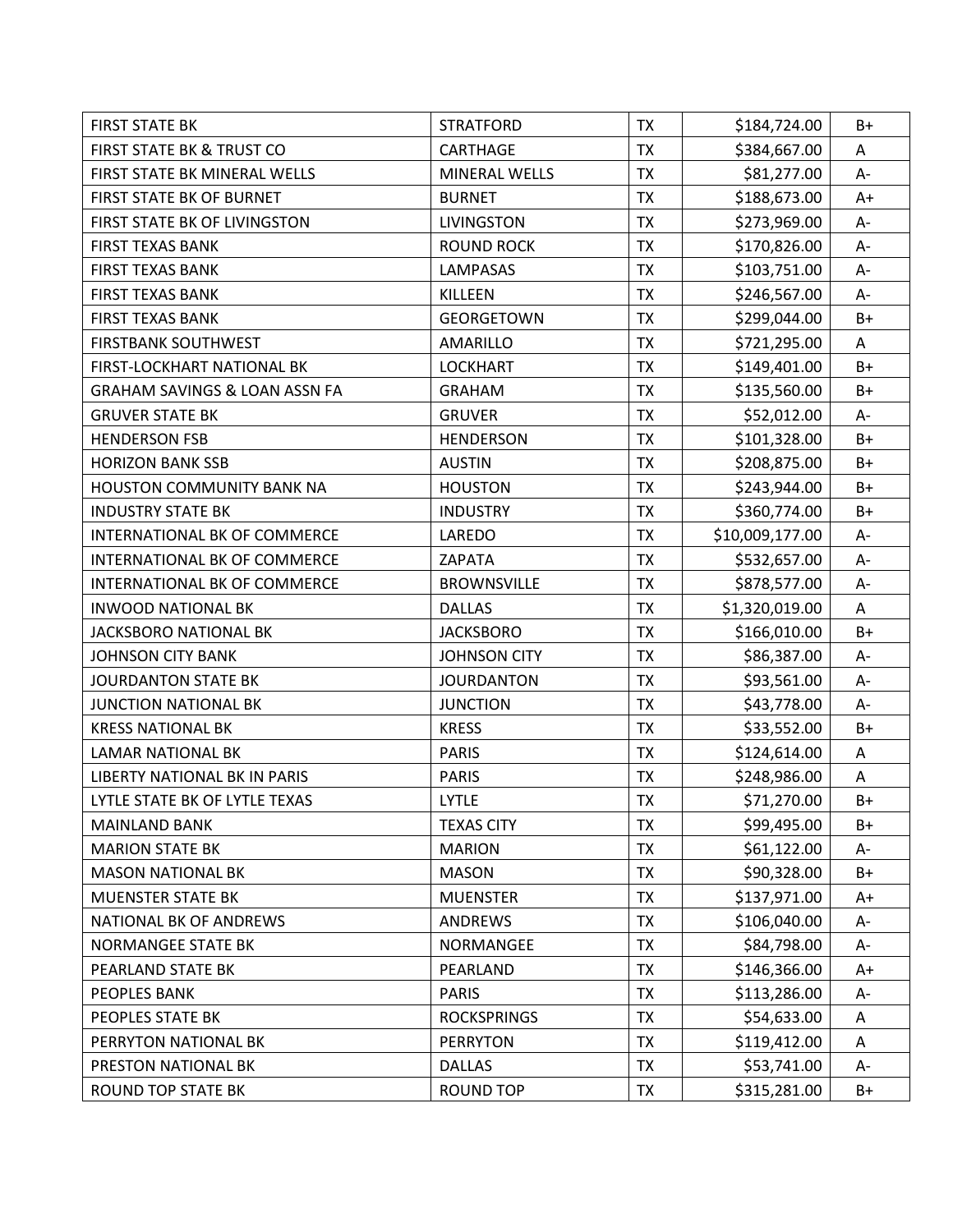| <b>SANGER BANK</b>                           | SANGER                | <b>TX</b> | \$93,817.00    | A-    |
|----------------------------------------------|-----------------------|-----------|----------------|-------|
| SANTA ANNA NATIONAL BK                       | <b>SANTA ANNA</b>     | <b>TX</b> | \$38,333.00    | A-    |
| <b>SECURITY STATE BK</b>                     | <b>FARWELL</b>        | <b>TX</b> | \$96,005.00    | A     |
| SHELBY SB SSB                                | <b>CENTER</b>         | <b>TX</b> | \$232,103.00   | А-    |
| <b>SOUTHWEST BANK</b>                        | <b>ODESSA</b>         | <b>TX</b> | \$184,727.00   | $B+$  |
| <b>STAR BANK OF TEXAS</b>                    | <b>LAKE WORTH</b>     | <b>TX</b> | \$106,660.00   | B+    |
| STATE BK OF DE KALB                          | DE KALB               | <b>TX</b> | \$117,768.00   | $B+$  |
| STATE NATIONAL BK BIG SPRING                 | <b>BIG SPRING</b>     | <b>TX</b> | \$227,743.00   | A-    |
| TEXAS BANK                                   | <b>BROWNWOOD</b>      | <b>TX</b> | \$280,073.00   | A     |
| <b>TEXAS BANK &amp; TRUST CO</b>             | LONGVIEW              | <b>TX</b> | \$1,277,229.00 | $B+$  |
| <b>TEXAS FINANCIAL BANK</b>                  | <b>EDEN</b>           | <b>TX</b> | \$70,566.00    | A-    |
| TEXAS GULF BANK NA                           | <b>FREEPORT</b>       | <b>TX</b> | \$335,845.00   | $B+$  |
| <b>TEXAS NATIONAL BK</b>                     | SWEETWATER            | <b>TX</b> | \$80,276.00    | A     |
| <b>TEXAS STATE BK</b>                        | <b>SAN ANGELO</b>     | <b>TX</b> | \$190,073.00   | $A -$ |
| TRINITY BANK NA                              | <b>FORT WORTH</b>     | <b>TX</b> | \$159,143.00   | $B+$  |
| <b>VALUEBANK TEXAS</b>                       | <b>CORPUS CHRISTI</b> | <b>TX</b> | \$158,076.00   | A-    |
| WAGGONER NATIONAL BK OF VERNON               | <b>VERNON</b>         | <b>TX</b> | \$222,788.00   | A     |
| <b>WEST TEXAS STATE BK</b>                   | <b>ODESSA</b>         | <b>TX</b> | \$265,129.00   | A-    |
| <b>WOODFOREST BANK</b>                       | <b>REFUGIO</b>        | <b>TX</b> | \$141,221.00   | $B+$  |
| <b>WOODFOREST NATIONAL BK</b>                | THE WOODLANDS         | <b>TX</b> | \$3,279,349.00 | А-    |
| YOAKUM NATIONAL BK                           | YOAKUM                | <b>TX</b> | \$151,527.00   | A     |
| ZAPATA NATIONAL BK                           | ZAPATA                | <b>TX</b> | \$95,814.00    | A-    |
| ZAVALA COUNTY BANK                           | <b>CRYSTAL CITY</b>   | <b>TX</b> | \$61,912.00    | $B+$  |
| <b>CACHE VALLEY BANK</b>                     | <b>LOGAN</b>          | UT        | \$276,216.00   | A-    |
| <b>CIT BANK</b>                              | <b>SALT LAKE CITY</b> | UT        | \$7,427,024.00 | B+    |
| <b>GE CAPITAL FINANCIAL INC</b>              | <b>SALT LAKE CITY</b> | <b>UT</b> | \$7,715,466.00 | A     |
| <b>HERITAGE BANK</b>                         | <b>SAINT GEORGE</b>   | UT        | \$74,367.00    | A-    |
| <b>LCA BANK CORP</b>                         | <b>PARK CITY</b>      | UT        | \$56,836.00    | $B+$  |
| <b>MARLIN BUSINESS BANK</b>                  | <b>SALT LAKE CITY</b> | UT        | \$124,039.00   | $B+$  |
| <b>MEDALLION BANK</b>                        | <b>SALT LAKE CITY</b> | UT        | \$550,315.00   | A-    |
| <b>OPTUMHEALTH BANK INC</b>                  | <b>SALT LAKE CITY</b> | UT        | \$1,432,373.00 | $A+$  |
| <b>SALLIE MAE BANK</b>                       | <b>MURRAY</b>         | UT        | \$8,169,756.00 | B+    |
| <b>TARGET BANK</b>                           | <b>SALT LAKE CITY</b> | UT        | \$30,462.00    | B+    |
| WOODLANDS COMMERCIAL BANK                    | <b>SALT LAKE CITY</b> | UT        | \$2,848,924.00 | $B+$  |
| AMERICAN NATIONAL BK & TRUST                 | <b>DANVILLE</b>       | VA        | \$823,582.00   | A-    |
| <b>BANK OF CHARLOTTE COUNTY</b>              | <b>PHENIX</b>         | VA        | \$114,765.00   | A-    |
| <b>BANK OF SOUTHSIDE VIRGINIA</b>            | <b>CARSON</b>         | VA        | \$514,876.00   | A     |
| <b>BURKE &amp; HERBERT BK &amp; TRUST CO</b> | ALEXANDRIA            | VA        | \$2,212,910.00 | А-    |
| <b>FARMERS &amp; MERCH BK CRAIG CTY</b>      | <b>NEW CASTLE</b>     | VA        | \$51,104.00    | А-    |
| <b>FARMERS BANK OF APPOMATTOX</b>            | <b>APPOMATTOX</b>     | VA        | \$186,291.00   | $B+$  |
| <b>GRUNDY NATIONAL BK</b>                    | <b>GRUNDY</b>         | VA        | \$354,650.00   | A-    |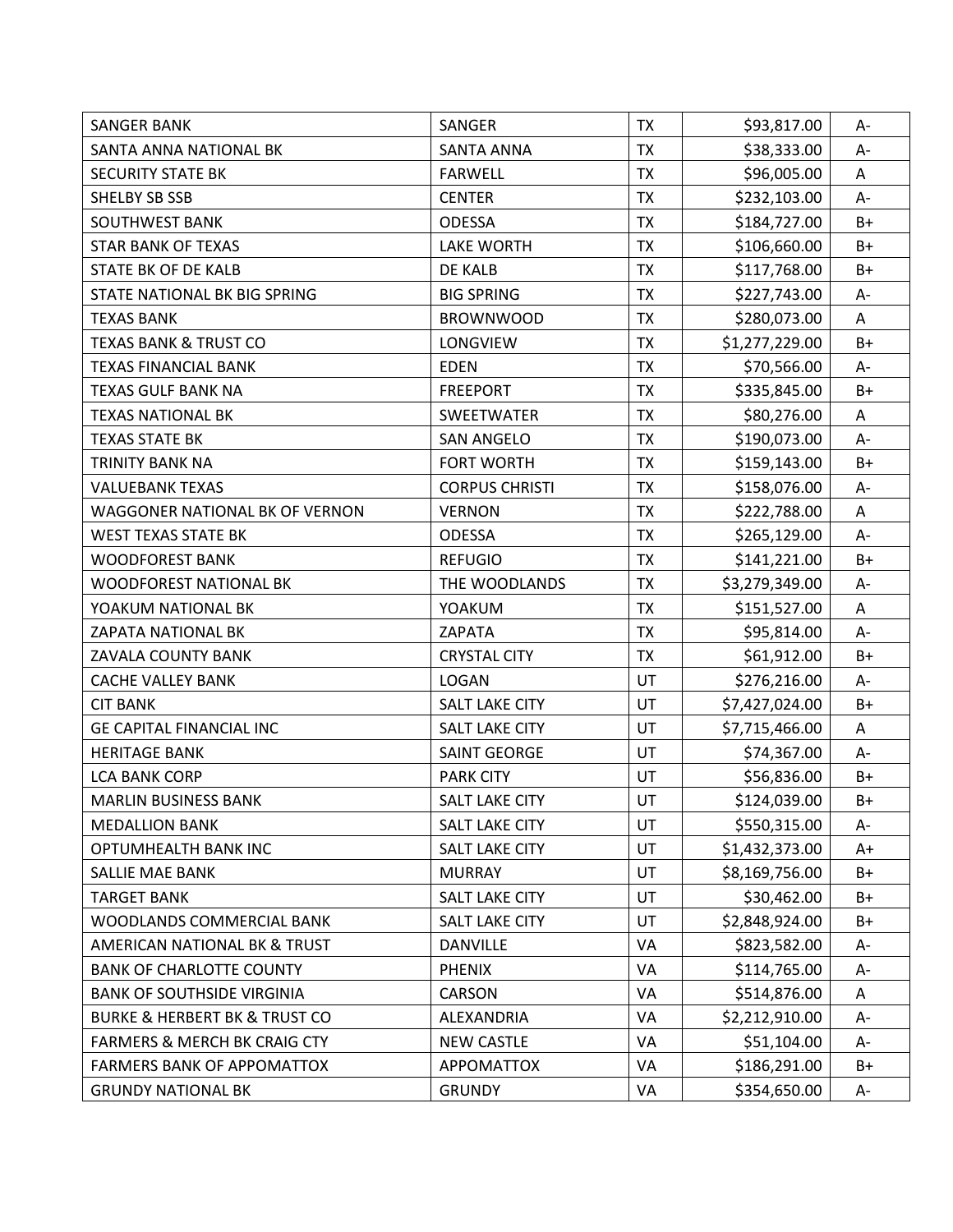| NATIONAL BK OF BLACKSBURG             | <b>BLACKSBURG</b>   | VA        | \$978,726.00   | A-    |
|---------------------------------------|---------------------|-----------|----------------|-------|
| SONABANK                              | <b>MCLEAN</b>       | VA        | \$618,634.00   | $B+$  |
| <b>VIRGINIA BANK &amp; TRUST CO</b>   | <b>DANVILLE</b>     | VA        | \$157,523.00   | A     |
| <b>COMMUNITY FIRST BANK</b>           | <b>KENNEWICK</b>    | <b>WA</b> | \$166,030.00   | $A -$ |
| <b>SOUTH SOUND BANK</b>               | <b>OLYMPIA</b>      | <b>WA</b> | \$172,176.00   | $B+$  |
| <b>VALLEY BANK</b>                    | PUYALLUP            | WA        | \$225,691.00   | А-    |
| YAKIMA FS&LA                          | YAKIMA              | <b>WA</b> | \$1,656,299.00 | A-    |
| <b>AMERICAN BANK</b>                  | FOND DU LAC         | WI        | \$232,543.00   | A     |
| <b>BANK OF PRAIRIE DU SAC</b>         | PRAIRIE DU SAC      | WI        | \$273,732.00   | A-    |
| <b>BONDUEL STATE BK</b>               | <b>BONDUEL</b>      | WI        | \$47,657.00    | A-    |
| <b>CLARE BANK NA</b>                  | PLATTEVILLE         | WI        | \$249,852.00   | $B+$  |
| <b>FARMERS STATE BK HILLSBORO</b>     | <b>HILLSBORO</b>    | WI        | \$89,418.00    | A     |
| FARMERS STATE BK OF WAUPACA           | <b>WAUPACA</b>      | WI        | \$182,605.00   | A-    |
| FIRST CITIZENS STATE BK               | <b>WHITEWATER</b>   | WI        | \$221,548.00   | A     |
| FIRST NATIONAL BK OF BANGOR           | <b>BANGOR</b>       | WI        | \$193,399.00   | B+    |
| FIRST NATIONAL BK PARK FALLS          | <b>PARK FALLS</b>   | WI        | \$96,588.00    | B+    |
| <b>GRAND MARSH STATE BK</b>           | <b>GRAND MARSH</b>  | WI        | \$112,701.00   | A     |
| <b>HUSTISFORD STATE BK</b>            | <b>HUSTISFORD</b>   | WI        | \$52,701.00    | $B+$  |
| INTERNATIONAL BK OF AMHERST           | <b>AMHERST</b>      | WI        | \$44,155.00    | $B+$  |
| NATIONAL EXCHANGE BANK & TRUST        | FOND DU LAC         | WI        | \$1,264,430.00 | A-    |
| NEKOOSA PORT EDWARDS STATE BK         | <b>NEKOOSA</b>      | WI        | \$205,703.00   | B+    |
| NORTHWESTERN MUTUAL WEALTH MGMT CO    | <b>MILWAUKEE</b>    | WI        | \$48,124.00    | $B+$  |
| <b>OOSTBURG STATE BK</b>              | <b>OOSTBURG</b>     | WI        | \$160,582.00   | $B+$  |
| PALMYRA STATE BK                      | PALMYRA             | WI        | \$37,349.00    | A     |
| PEOPLES STATE BK OF BLOOMER           | <b>BLOOMER</b>      | WI        | \$107,583.00   | $B+$  |
| SHELL LAKE STATE BK                   | <b>SHELL LAKE</b>   | WI        | \$133,770.00   | A+    |
| <b>STATE BK</b>                       | <b>GRESHAM</b>      | WI        | \$21,734.00    | B+    |
| <b>STERLING BANK</b>                  | <b>BARRON</b>       | WI        | \$176,736.00   | B+    |
| <b>TIME FSB</b>                       | <b>MEDFORD</b>      | WI        | \$578,780.00   | A-    |
| <b>WAUKESHA STATE BK</b>              | WAUKESHA            | WI        | \$752,846.00   | B+    |
| <b>WOODHOUSE &amp; BARTLEY BANK</b>   | <b>BLOOMINGTON</b>  | WI        | \$28,538.00    | $B+$  |
| <b>BANK OF MONROE</b>                 | <b>UNION</b>        | <b>WV</b> | \$111,719.00   | A-    |
| <b>BANK OF MOUNT HOPE INC</b>         | <b>MOUNT HOPE</b>   | <b>WV</b> | \$122,440.00   | А-    |
| <b>CITIZENS BANK OF WESTON</b>        | <b>WESTON</b>       | <b>WV</b> | \$174,903.00   | А-    |
| <b>CITY NATIONAL BK OF WV</b>         | <b>CROSS LANES</b>  | <b>WV</b> | \$2,599,525.00 | A-    |
| <b>CLAY COUNTY BANK INC</b>           | <b>CLAY</b>         | <b>WV</b> | \$73,244.00    | A-    |
| <b>COMMUNITY BANK OF PARKERSBURG</b>  | PARKERSBURG         | <b>WV</b> | \$222,075.00   | А-    |
| <b>FAYETTE COUNTY NB FAYETTEVILLE</b> | <b>FAYETTEVILLE</b> | <b>WV</b> | \$86,021.00    | B+    |
| FIRST NATIONAL BK WILLIAMSON          | WILLIAMSON          | <b>WV</b> | \$98,991.00    | $B+$  |
| <b>LOGAN BANK &amp; TRUST CO</b>      | LOGAN               | <b>WV</b> | \$237,311.00   | A-    |
| MINERS & MERCHANTS BANK               | <b>THOMAS</b>       | <b>WV</b> | \$50,530.00    | $B+$  |